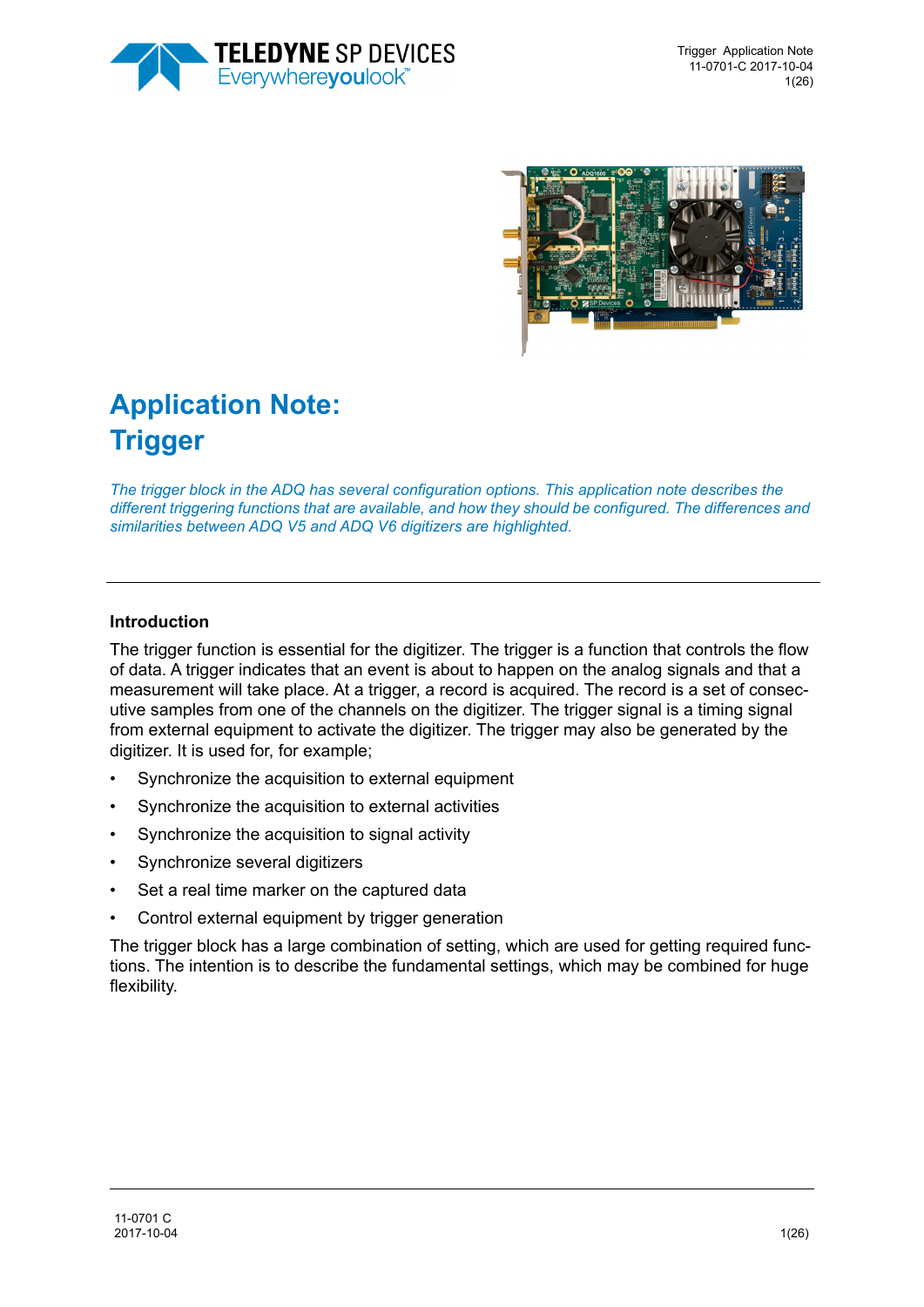

### **Table of Contents**

| 1            | Digitizer families                                     |    |
|--------------|--------------------------------------------------------|----|
| 1.1          |                                                        |    |
| 1.2          |                                                        |    |
| 1.3          |                                                        |    |
| 1.4          |                                                        |    |
| 1.5          |                                                        |    |
| 1.6          |                                                        |    |
| 1.7          |                                                        |    |
| 1.8          |                                                        |    |
| $\mathbf{2}$ |                                                        |    |
| 2.1          |                                                        |    |
| 2.2          |                                                        |    |
| 2.3          |                                                        |    |
| 2.4          |                                                        |    |
| 2.5          |                                                        |    |
| 2.6          |                                                        |    |
| 3            |                                                        |    |
| 3.1          |                                                        |    |
| 3.2          | Hold-off (Delay)…………………………………………………………………………………………… 10 |    |
| 3.3          |                                                        |    |
| 4            |                                                        |    |
| 4.1          |                                                        |    |
| 4.2          |                                                        |    |
| 4.3          |                                                        |    |
| 4.4          |                                                        |    |
| 4.5          |                                                        |    |
| 5            |                                                        |    |
| 6            |                                                        |    |
| 6.1          |                                                        |    |
| 6.2          |                                                        |    |
| 6.3          |                                                        |    |
| 6.4<br>6.5   |                                                        |    |
| 7            |                                                        |    |
| 7.1          |                                                        | 15 |
| 7.2          |                                                        |    |
| 7.3          |                                                        |    |
| 7.4          |                                                        |    |
| 7.5          |                                                        |    |
| 8            |                                                        |    |
| 8.1          |                                                        |    |
| 8.2          |                                                        |    |
| 8.3          |                                                        |    |
| 8.4          |                                                        |    |
| 9            |                                                        |    |
| 9.1          |                                                        |    |
| 9.2          |                                                        |    |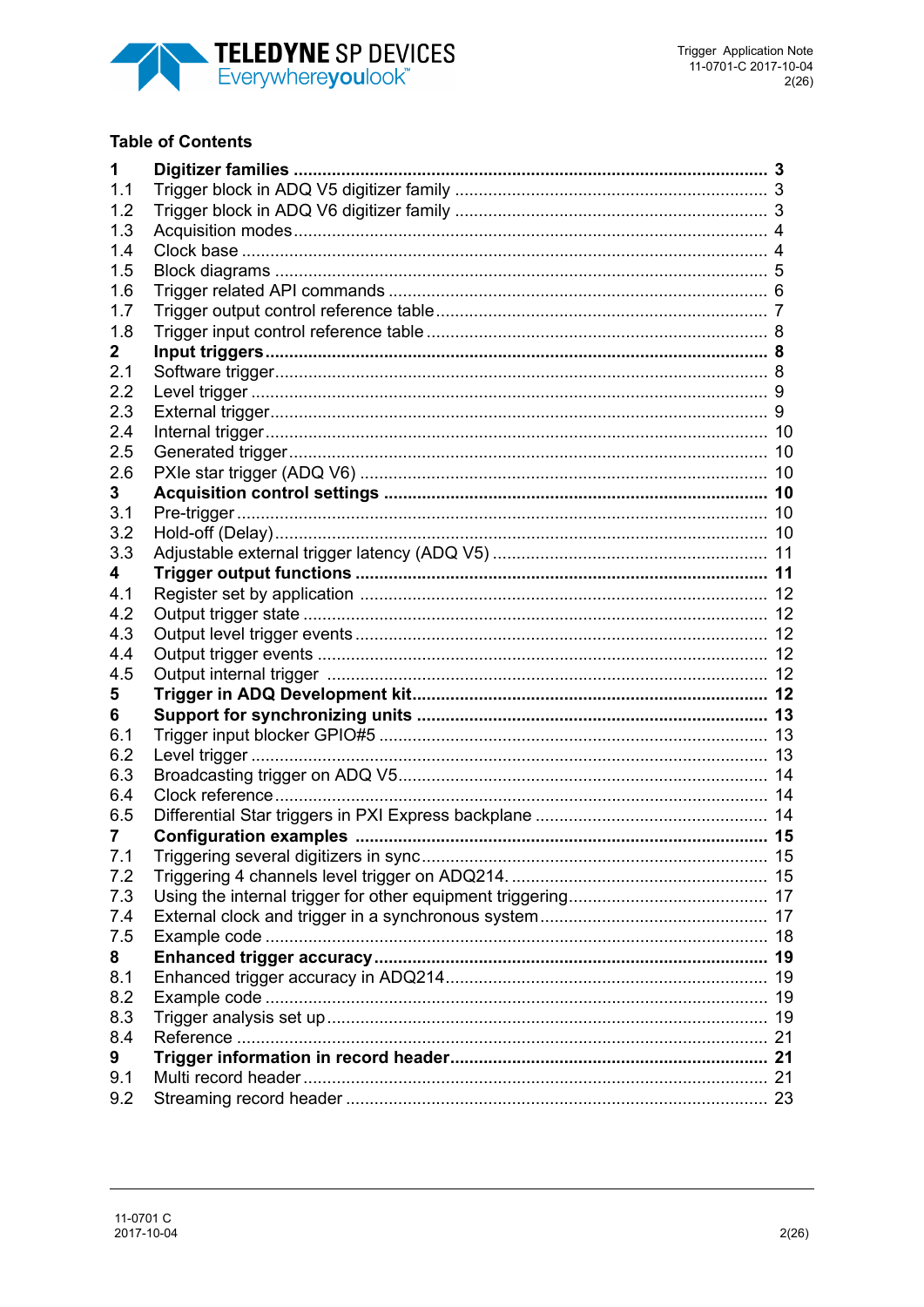

# **1 Introduction to the trigger on ADQ V5 and V6 Digitizer families**

The digitizer families ADQ V5 and ADQ V6 share the same trigger concept and the majority of the functions are the same. The most of the description of the trigger is thus common for ADQ V6 and ADQ V5. However, since there are two hardware platforms, there are also some differences which are highlighted in the appropriate sections.

## **1.1 Trigger block in ADQ V5 digitizer family**

The trigger block is located in FPGA #2 on ADQ V5 digitizer family and handles all trigger events, trigger outputs and other functions concerning the triggering of data acquisitions, **[Fig](#page-2-0)[ure 1](#page-2-0)**. The trigger is also transmitted to FPGA#1 for usage there (for instance for the waveform averaging function). The separation into 2 FPGAs puts some restrictions on the the trigger flexibility.

The trigger input and output on the digitizer share the same physical connector, which can be used for broadcasting triggers, "EXT TRIG" in **[Figure 1](#page-2-0)**.



<span id="page-2-0"></span>**Figure 1: Trigger block in ADQ V5 digitizer family.** 

## **1.2 Trigger block in ADQ V6 digitizer family**

On the ADQ V6 digitizer family, the trigger function is located in the only FPGA, **[Figure 2](#page-3-0)**. The communication with other functions is thus more straight forward than in the ADQ V5 family. The trigger input and trigger output are on two different connectors, which allows for larger flexibility.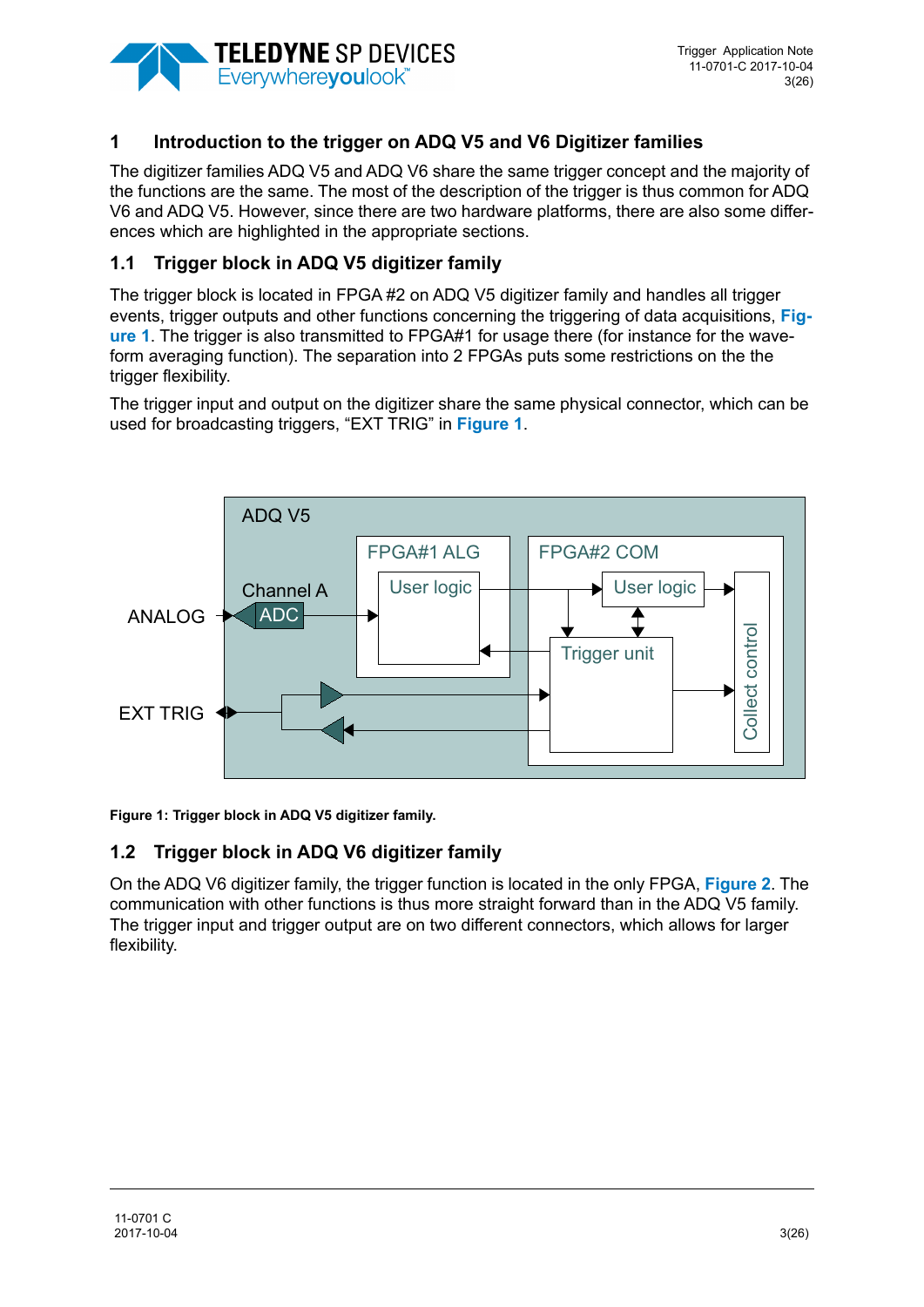



<span id="page-3-0"></span>**Figure 2: Trigger block in ADQ V5 digitizer family.** 

### **1.3 Acquisition modes**

The acquisition is possible in two different modes of operation; triggered streaming and multirecord. Both are controlled by the trigger.

- The triggered streaming is optimized for data transfer to host computer.
- The multi record mode is optimized for real time capture of large amount of data.

The triggers support both acquisition modes. More about acquisition modes in the data transfer application note 13-0937.

#### **1.4 Clock base**

The clock for the trigger block is derived from the data clock of the ADCs. This is to maintain synchronization with the sampling process. Since different models have different sample rate, the time base in the trigger block will be model dependent.

The clock method is optimized for building synchronous systems, that is, the trigger source is phase locked to the digitizer<sup>1</sup>.

On some models, there is a trig time extended accuracy, which allows for sub sample precision on the trigger.

<sup>1.</sup> Since the trigger is intended for synchronous systems, there is no need for a trigger time interpolating circuit.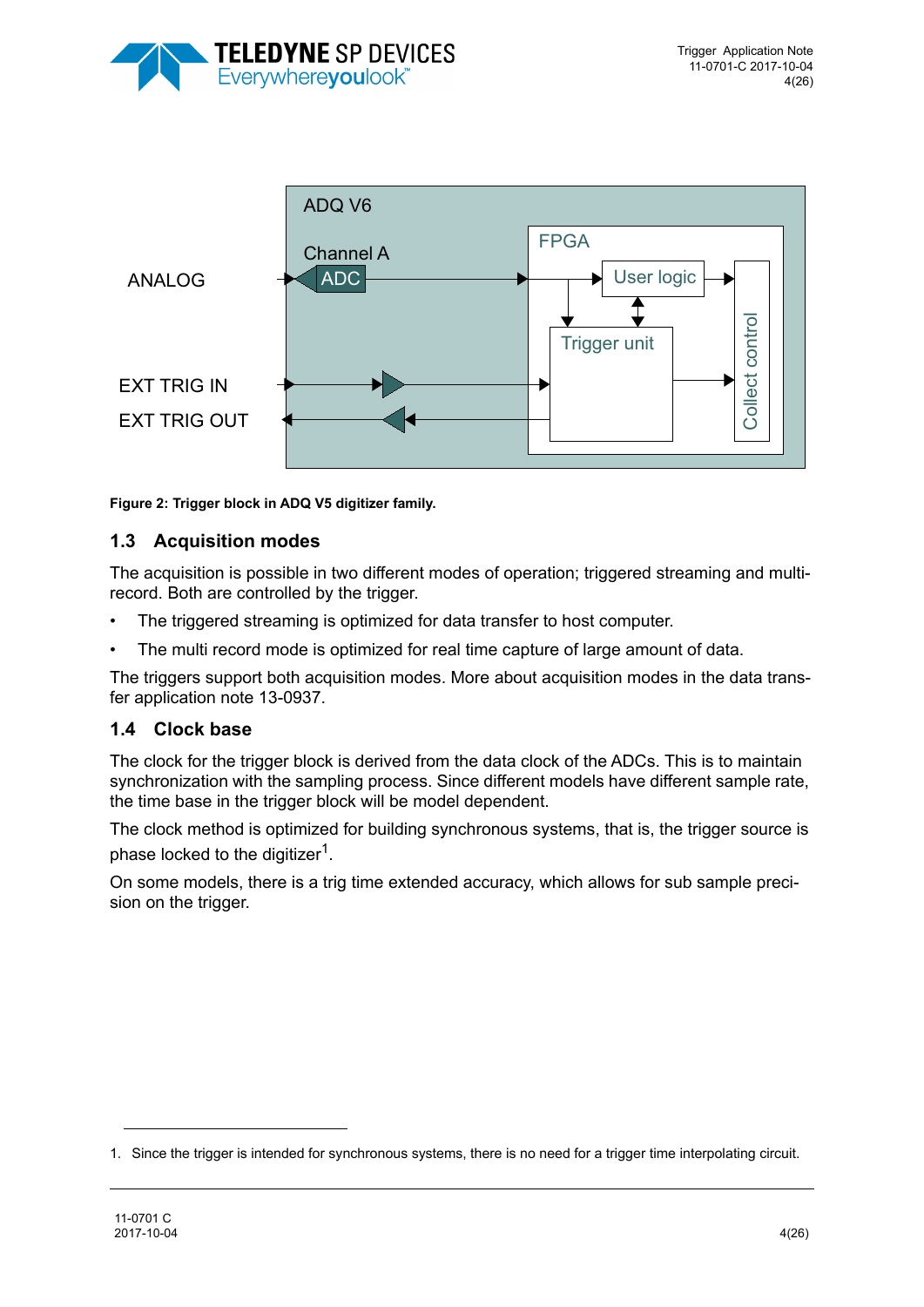

# **1.5 Block diagrams**



**Figure 3: Trigger in ADQ V5**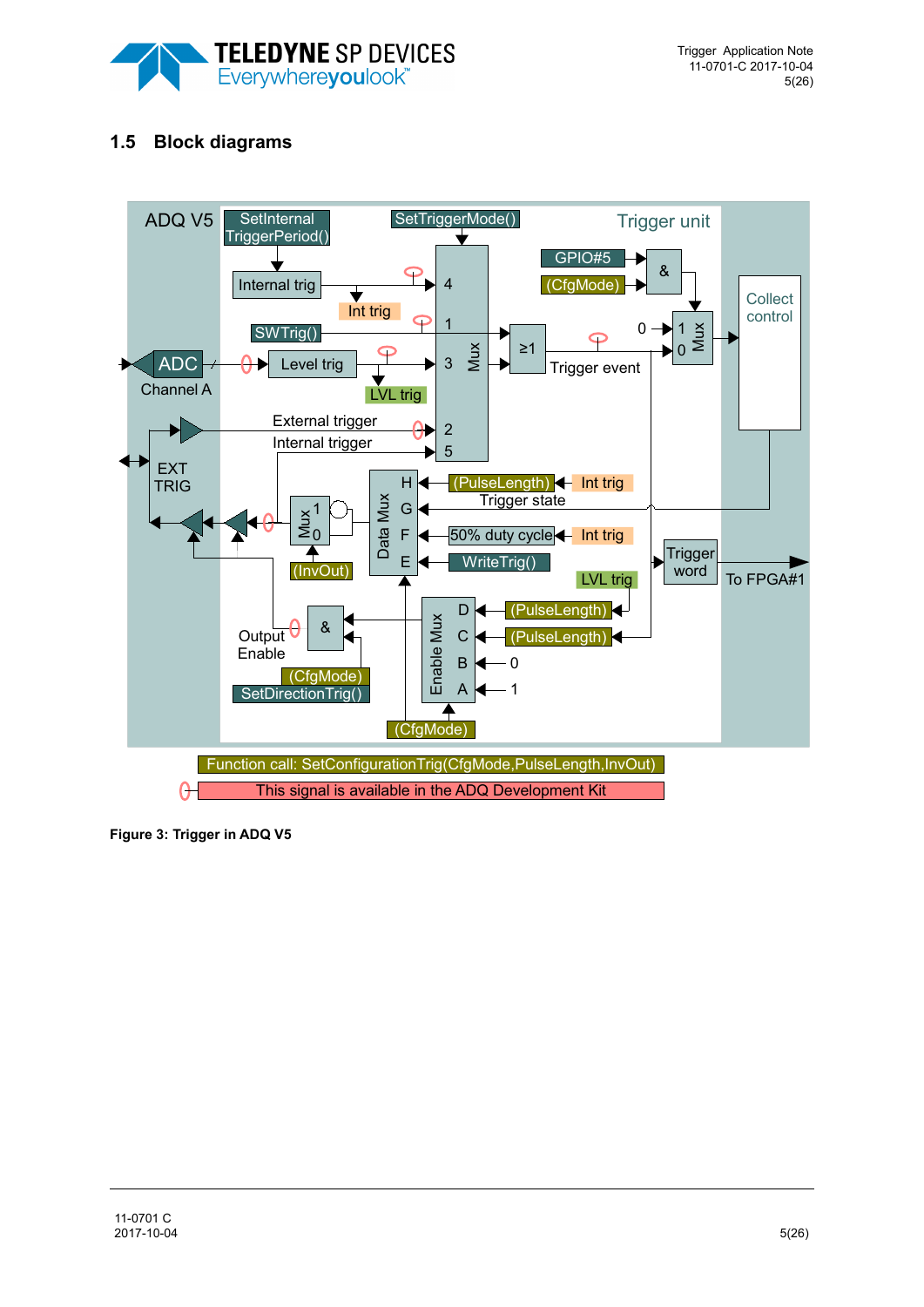



<span id="page-5-0"></span>**Figure 4: Trigger in ADQ V6**

### **1.6 Trigger related API commands**

A short list of the trigger related commands are in **[Table 1](#page-6-0)**. For a complete list, see ADQ API user's guide.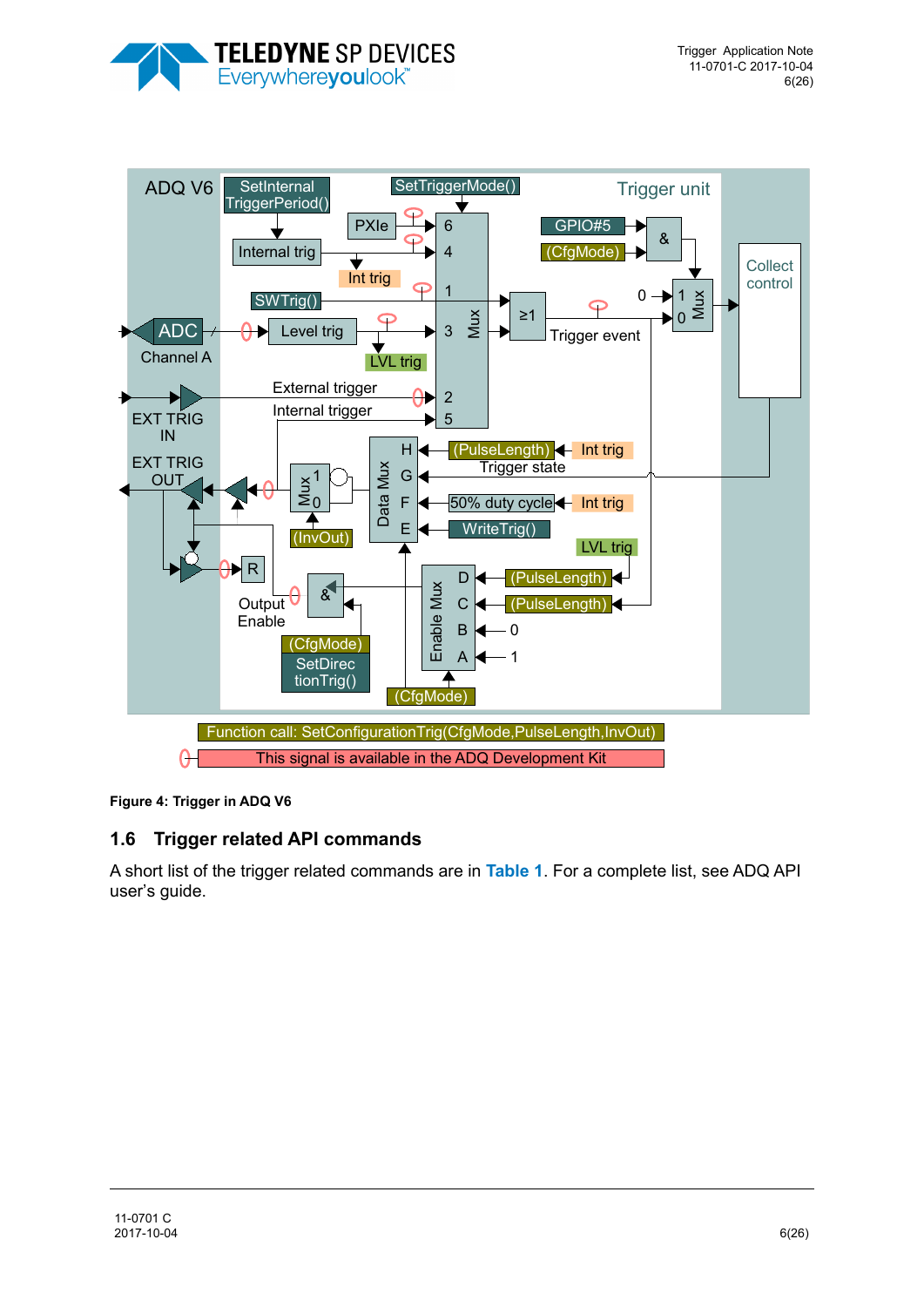

| <b>API COMMAND</b>         | <b>DESCRIPTION</b>                                      | <b>REFERENCE</b>   |
|----------------------------|---------------------------------------------------------|--------------------|
| SetTriggerMode()           | Select accepted trigger(s)                              | <b>Section 1.8</b> |
| SetDirectionTrig()         | Enable trigger output. See also SetConfigurationTrig.   | <b>Section 1.7</b> |
| WriteTrig()                | Set data on trigger output register (high or low)       | <b>Section 1.7</b> |
| SetConfigurationTrig()     | Set up trigger output and trigger broadcasting.         | <b>Section 1.7</b> |
| SWTrig()                   | Trigger the device with a software trigger              | <b>Section 2.1</b> |
| SetInternalTriggerPeriod() | Sets up the period for the internal trigger             | <b>Section 2.4</b> |
| SetPreTrigSamples()        | Sets the number of pre-trigger samples                  | <b>Section 3.1</b> |
| SetTriggerHoldOffSamples() | Sets the trigger delay samples                          | <b>Section 3.2</b> |
| SetTrigLevelResetValue()   | Sets the sensitivity of the level trigger               | <b>Section 2.2</b> |
| SetLvlTrigLevel()          | Sets the code level for the level trigger               | <b>Section 2.2</b> |
| SetLvlTrigEdge()           | Configure the level trigger for rising or falling edges | <b>Section 2.2</b> |
| SetLvlTrigChannel()        | Configure which channel to level trig on                | <b>Section 2.2</b> |
| SetExternTrigEdge()        | Configure external trigger for rising or falling edges  | <b>Section 2.3</b> |
| SetExternalTriggerDelay()  | Adjust the external trigger latency                     | <b>Section 3.3</b> |

<span id="page-6-0"></span>

| Table 1: List of trigger commands. See ADQ API user's guide for a complete list |  |
|---------------------------------------------------------------------------------|--|
|                                                                                 |  |

### <span id="page-6-2"></span>**1.7 Trigger output control reference table**

**[Table 2](#page-6-1)** lists the function call to SetConfigurationTrig() and refer to **[Figure 4](#page-5-0)**. The parameter CfgMode controls the trigger output set up and the input trigger blocking function on GPIO#5. The parameter PulseLength is the pulse length for some funcitons as indicated in **[Table 2](#page-6-1)** and **[Figure 4](#page-5-0)**. The parameter InvOut is inverting the trigger output.

It is not necessary to use the command SetDirectionTrig() when using SetConfigurationTrig().

The command WriteTrig() sets the content of the hardware register bit for the Register trigger.

| <b>CFGMODE</b>           | <b>PULSE</b>             | <b>TRIGGER OUTPUT</b>             | <b>REQUIRES</b>          | <b>MUX SETTING</b> |           |                    |
|--------------------------|--------------------------|-----------------------------------|--------------------------|--------------------|-----------|--------------------|
|                          | <b>LENGTH</b>            | <b>DESCRIPTION</b>                | WRITETRIG( $)^1$         | <b>DATA</b>        | <b>OE</b> | REF.               |
| GPIO #5 blocker disabled |                          |                                   |                          |                    |           |                    |
| 0x00                     | -                        | Trigger output disabled. Default. | $\overline{\phantom{0}}$ | E                  | A         |                    |
| 0x11                     | Value                    | Trigger event                     | Set to 1                 | E                  | С         | <b>Section 4.4</b> |
| 0x19                     | Value                    | Level trigger event               | Set to 1                 | E                  | D         | <b>Section 4.3</b> |
| 0x01                     | $\overline{\phantom{0}}$ | Register trigger output           | Value                    | E                  | A         | <b>Section 4.1</b> |
| 0x41                     | -                        | Internal trigger 50% duty-cycle   | —                        | F                  | A         | <b>Section 4.5</b> |
| 0x05                     | -                        | Trigger state                     |                          | G                  | A         | <b>Section 4.2</b> |
| 0x45                     | Value                    | Internal trigger                  | -                        | H                  | A         | <b>Section 4.5</b> |
| GPIO #5 blocker enabled  |                          |                                   |                          |                    |           | <b>Section 6.1</b> |
| 0x20                     | $\overline{\phantom{0}}$ | Trigger output disabled.          | $\overline{\phantom{0}}$ | E                  | A         |                    |
| 0x31                     | Value                    | Trigger event (PL) WriteTrig(1)   | Set to 1                 | E                  | C         | <b>Section 4.4</b> |
| 0x39                     | Value                    | LVL trig event (PL) WriteTrig(1)  | Set to 1                 | E                  | D         | <b>Section 4.3</b> |
| 0x21                     | -                        | Register trigger output           | Value                    | E                  | A         | <b>Section 4.1</b> |
| 0x61                     | -                        | Internal trigger 50% duty-cycle   | -                        | F                  | A         | <b>Section 4.5</b> |
| 0x25                     | -                        | Trigger state                     | -                        | G                  | A         | <b>Section 4.2</b> |
| 0x65                     | Value                    | Internal trigger                  | -                        | H                  | A         | <b>Section 4.5</b> |

#### <span id="page-6-1"></span>**Table 2: Output selection by SetConfigurationTrig(CfgMode,PulseLength,InvOut)**

1. WriteTrig(1) means that the data out bit has to be set with WriteTrig() command for the function to operate.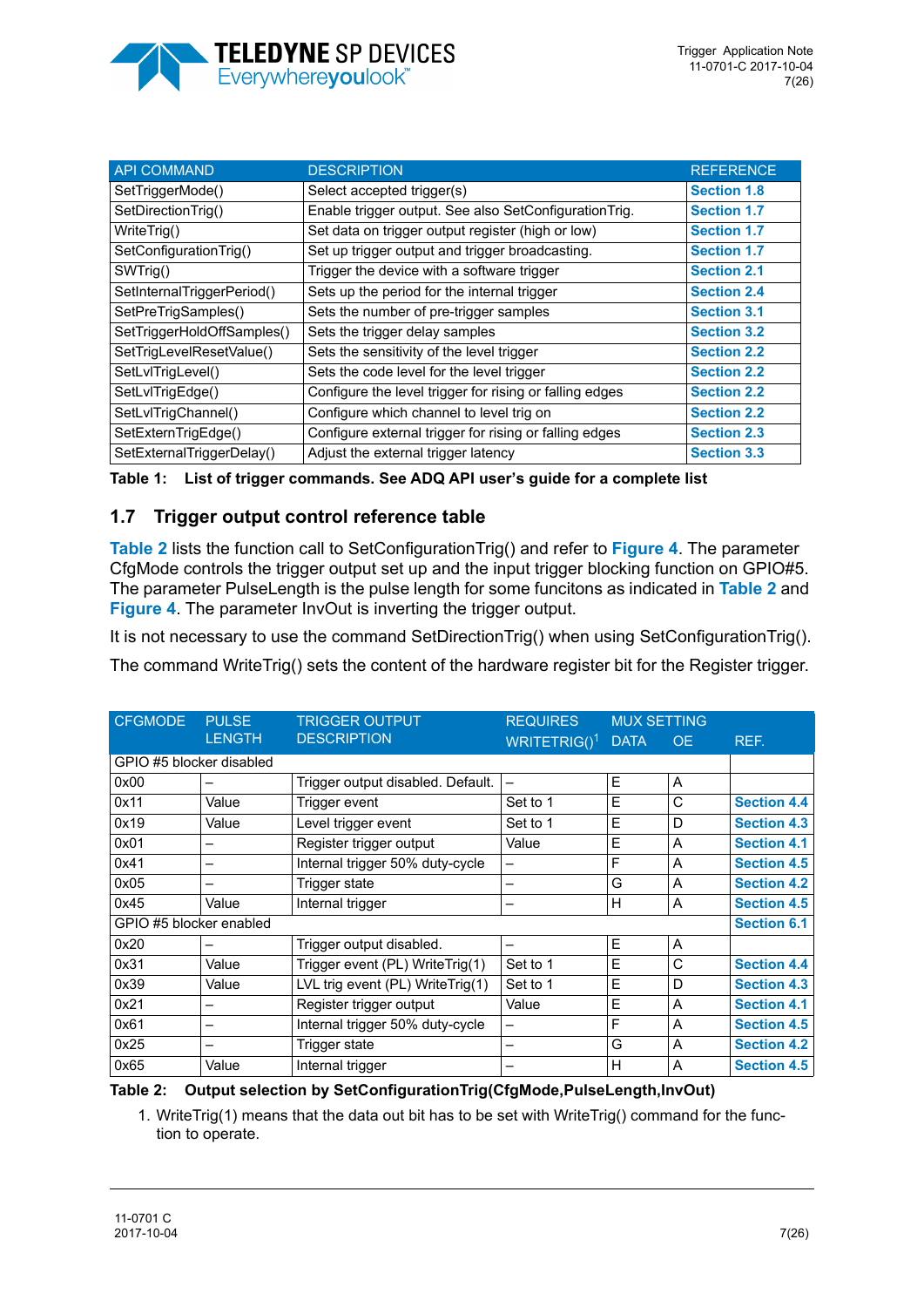

# <span id="page-7-0"></span>**1.8 Trigger input control reference table**

| <b>MODE</b> | <b>TRIGGER INPUT DESCRIPTION</b>        | <b>REFERENCE</b>   |
|-------------|-----------------------------------------|--------------------|
| 0           | Software trigger (default) <sup>1</sup> |                    |
|             | Software trigger                        | <b>Section 2.1</b> |
| 2           | <b>External trigger</b>                 | <b>Section 2.3</b> |
| 3           | Level                                   | <b>Section 2.2</b> |
| 4           | Internal trigger                        | <b>Section 2.4</b> |
| 5           | Trigger output                          | <b>Section 2.5</b> |
| 6           | Star trigger PXIe                       | <b>Section 2.6</b> |

|  | Table 3: Input selection by SetTriggerMode parameter |  |
|--|------------------------------------------------------|--|
|  |                                                      |  |

1. Software trigger is always active

### **2 Input triggers**

### <span id="page-7-1"></span>**2.1 Software trigger**

Software trigger is triggering through the API. Over the API (USB or PCIe link) the trigger is sent to the unit. The exact timing on this trigger is not defined. However it is aligned to the trigger unit clock.

A software trigger is always accepted. This can be used for making time out functions in the applications software. This means that SetTriggerMode(Mode=1) is always active.

### <span id="page-7-2"></span>**2.2 Level trigger**

Level trigger is a data path trigger. The sampled data is compared to a specified level and detected on rising or falling edges of this level. The level trigger point out the first sample that is equal or greater than the trigger level for a rising edge. (The first sample that is equal or lower for a falling edge.)

The level trigger has noise suppression function which is controlled by SetTrigLevelReset-Value(). The level trigger detects a rising (or falling) edge on the signal. In presence of high noise, a false detection is possible, **[Figure 5](#page-8-2)**. The trigger reset level is a discriminator that determines a certain trend on the signal for a level trigger detection. The signal has to pass the trigger reset level before a trigger may be activated. The trigger reset point is the first sample below or equal to the trigger reset level. (For falling edge, it is the first sample above or equal to trigger reset level.) The difference between trigger reset level and trigger level represents a signal to noise ratio. A large difference gives high noise immunity. However, a high value also reduces the sensitivity in the measurement system. The value of the trigger reset level has to be adjusted to the present measurement situation.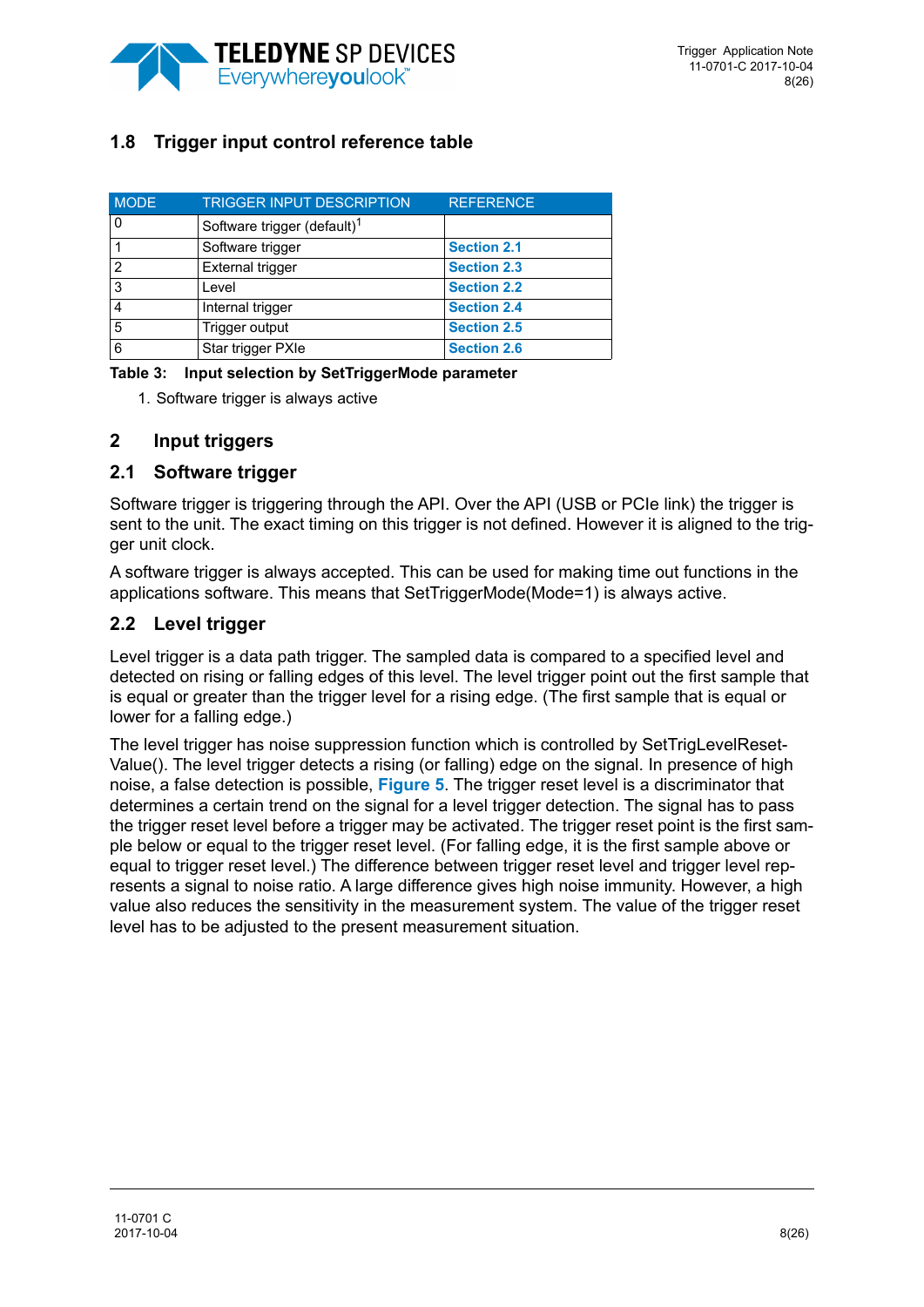



<span id="page-8-2"></span>**Figure 5: Trigger reset level.** 

# <span id="page-8-1"></span>**2.3 External trigger**

External trigger is the trigger signal physically connected to the digitizer TRIG IN port (TRIG on ADQ V5). External trigger level is determined by a fixed comparator level. The trigger may be configured to trigger on rising or falling edges.

Typically the external trigger timing accuracy is per sample. On some models, a subsample trigger accuracy is available. See **[Section 8](#page-17-0)** on how to use the extra trigger information.

Inside the FGPA, there is a latency on the external trigger compared to the data path. This is adjusted for standard firmware. However, when building custom firmware using the ADQ Development Kit, this delay may change. There is built in hardware support for adjusting the trigger latency by a software command, **[Section 3.3](#page-9-2)**.

## <span id="page-8-0"></span>**2.4 Internal trigger**

The internal trigger generator is an internal counter that generates a periodic trigger. The trigger pulse is available for triggering the digitizer. It is also available at the trigger output. The output trigger pulse length can be either a 50% duty-cycle pulse or a configurable pulse length. The length of the trigger pulse is set as a number of samples.

### <span id="page-8-3"></span>**2.5 Generated trigger**

The trigger output function can be used as trigger for the device in itself. This is done by feeding back the trigger output to the trigger input multiplexer. See **[Section 4](#page-10-1)** for more information on trigger output functions.

### <span id="page-8-4"></span>**2.6 PXIe star trigger (ADQ V6)**

The ADQ V6 Digitizer family supports star trigger DSTARB and DSTARC for the PXI Express version of the digitizer. See specification of the chassis for availability of these trigger signals.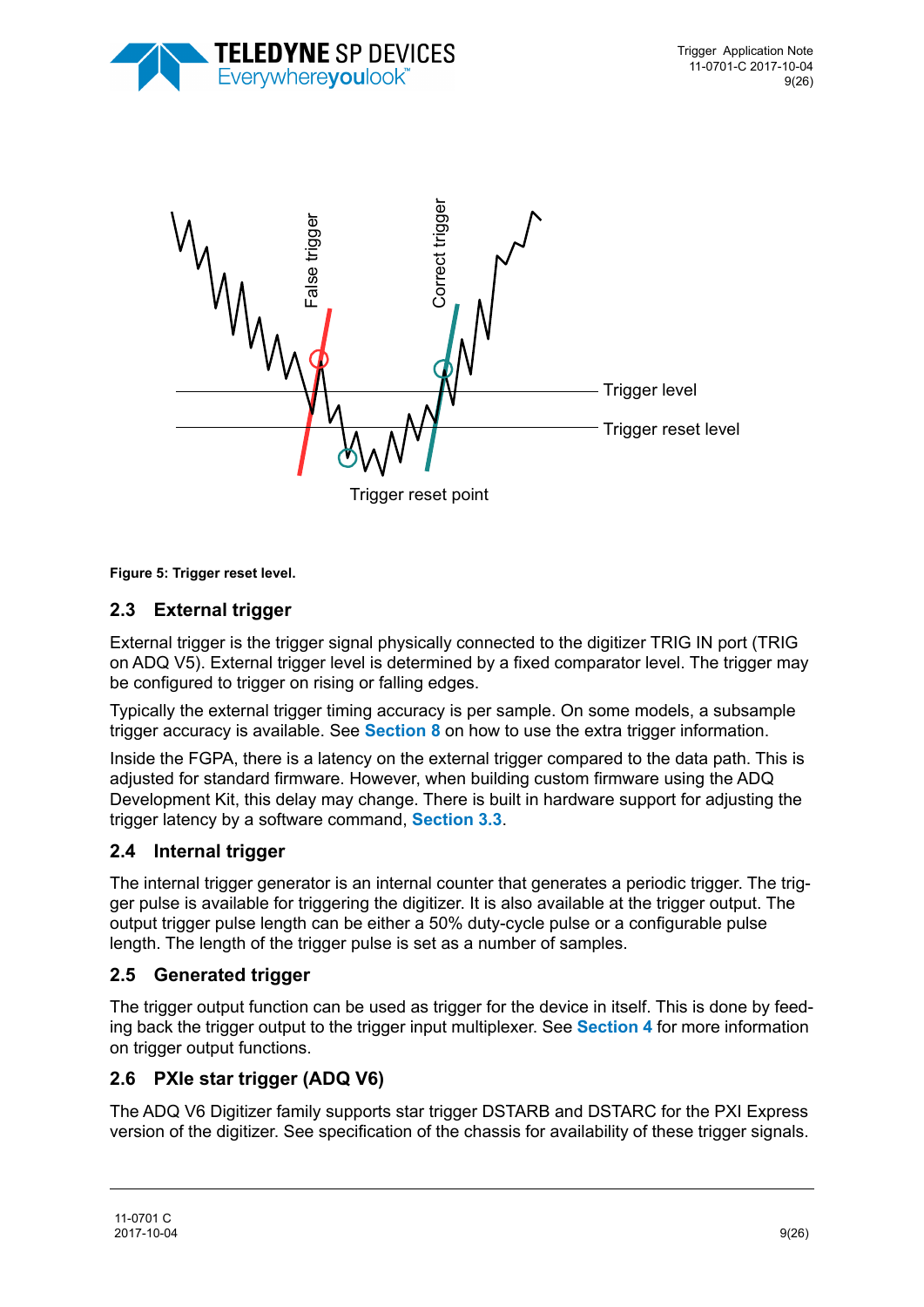

# **3 Acquisition control settings**

# <span id="page-9-0"></span>**3.1 Pre-trigger**

The pre-trigger makes it possible to acquire data before the trigger event, see **[Figure 6](#page-9-3)**. The size of pre-trigger depends on acquisition mode. For streaming mode, the size of the pre-trigger is limited, whereas for the multi-record mode it can be up to  $2^{34}$  samples.



#### <span id="page-9-3"></span>**Figure 6: Pre-trigger buffer**

## <span id="page-9-1"></span>**3.2 Hold-off (Delay)**

The trigger hold off is a delay from the trigger point to the actual acquisition starts, **[Figure 7](#page-9-4)**. The size of the hold-off is up to  $2^{34}$  samples (depends on digitizer model).



#### <span id="page-9-4"></span>**Figure 7: Trigger hold-off**

## <span id="page-9-2"></span>**3.3 Adjustable external trigger latency (ADQ V5)**

When the data from the ADC is routed through signal processing in the custom user logic block, the latency may change. To compensate for that, the external trigger may be delayed a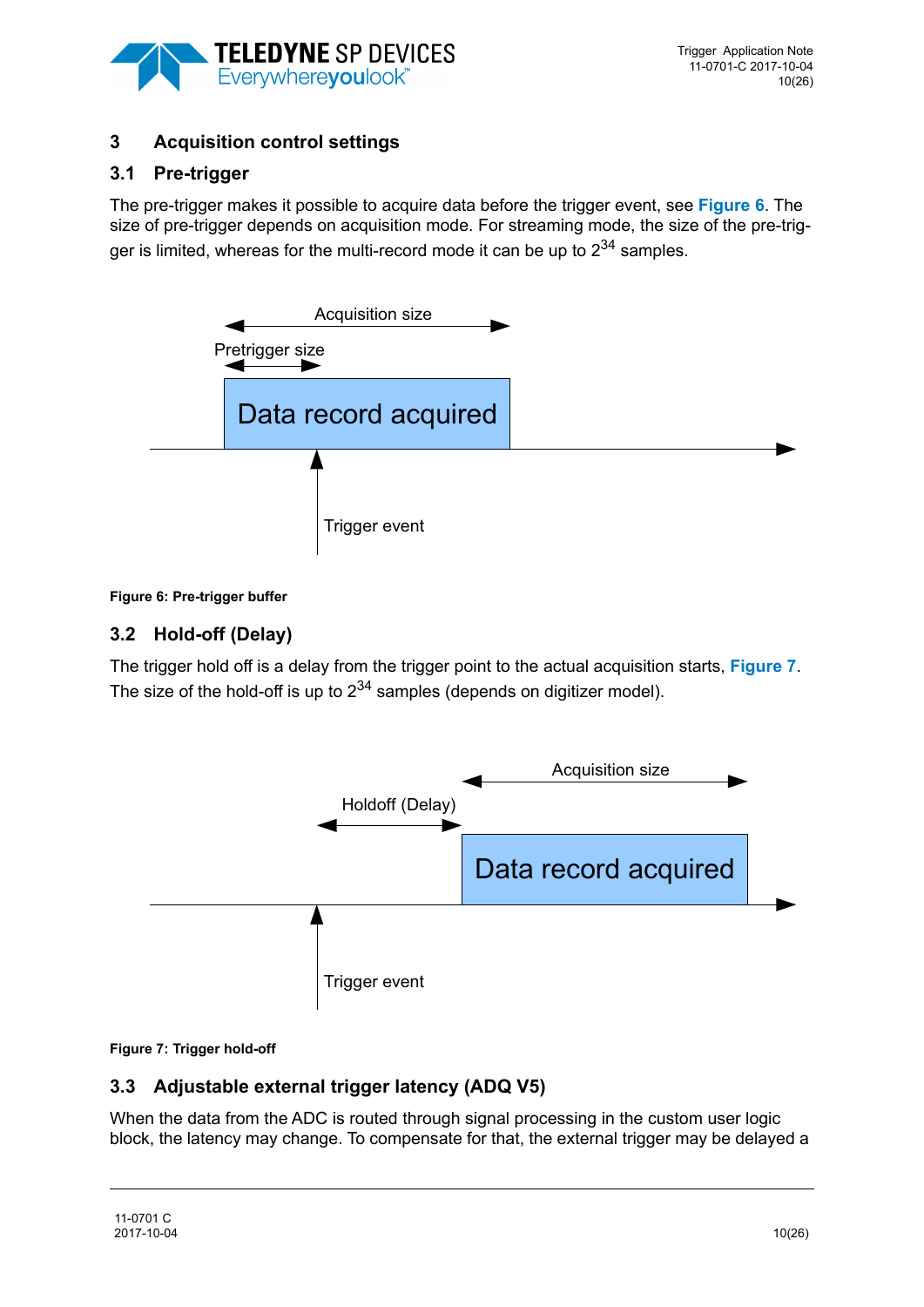

number of samples by built in delay line. See **[Figure 8](#page-10-2)** for details. The effect is very similar to trigger hold-off, bu the intension is to make the trigger hold-off function neutral to custom logic. The command for adjusting the latency are



#### <span id="page-10-2"></span>**Figure 8: External trigger latency**

## <span id="page-10-1"></span>**4 Trigger output functions**

The trigger port can be configured as an output, with different available output functions. The output functions are controlled by 2 multiplexers, one for data and one for output enable. Each multiplexer selects among a set of available signals. By using the two multiplexers, the trigger output gets different functions:

The "data" multiplexer directly drives the output high or low. The output is driven high or low and may directly trigger other devices.

The "enable" multiplexer drive the output enable pin of the output buffer. The output is high-Z when enable is low. This means that the enable multiplexer may be used for wired-OR configuration between several digitizers. See **[Section 7.2](#page-14-0)** for an example of usage.

**ADQ V5 family specific:** The output and input triggers are in the same physical connector. The default function of the external trigger is as an input port. The external trigger input is always active, even when the output is enabled. Thus and output signal may trigger the ADQ itself. This feature is used for synchronizing several ADQs.

**ADQ V6 family specific:** The output and input triggers are physically separated to two different connectors. The the direct path from trigger out to trigger in is instead available as an internal connection in the FPGA by selecting trigger mode 5, **[Figure 4](#page-5-0)**.

### <span id="page-10-0"></span>**4.1 Register set by application**

Output level is controlled by the user's software. Use the SetConfigurationTrig() or SetDirectionTrig() to activate output. Use the WriteTrig()-command to set the value of the trigger.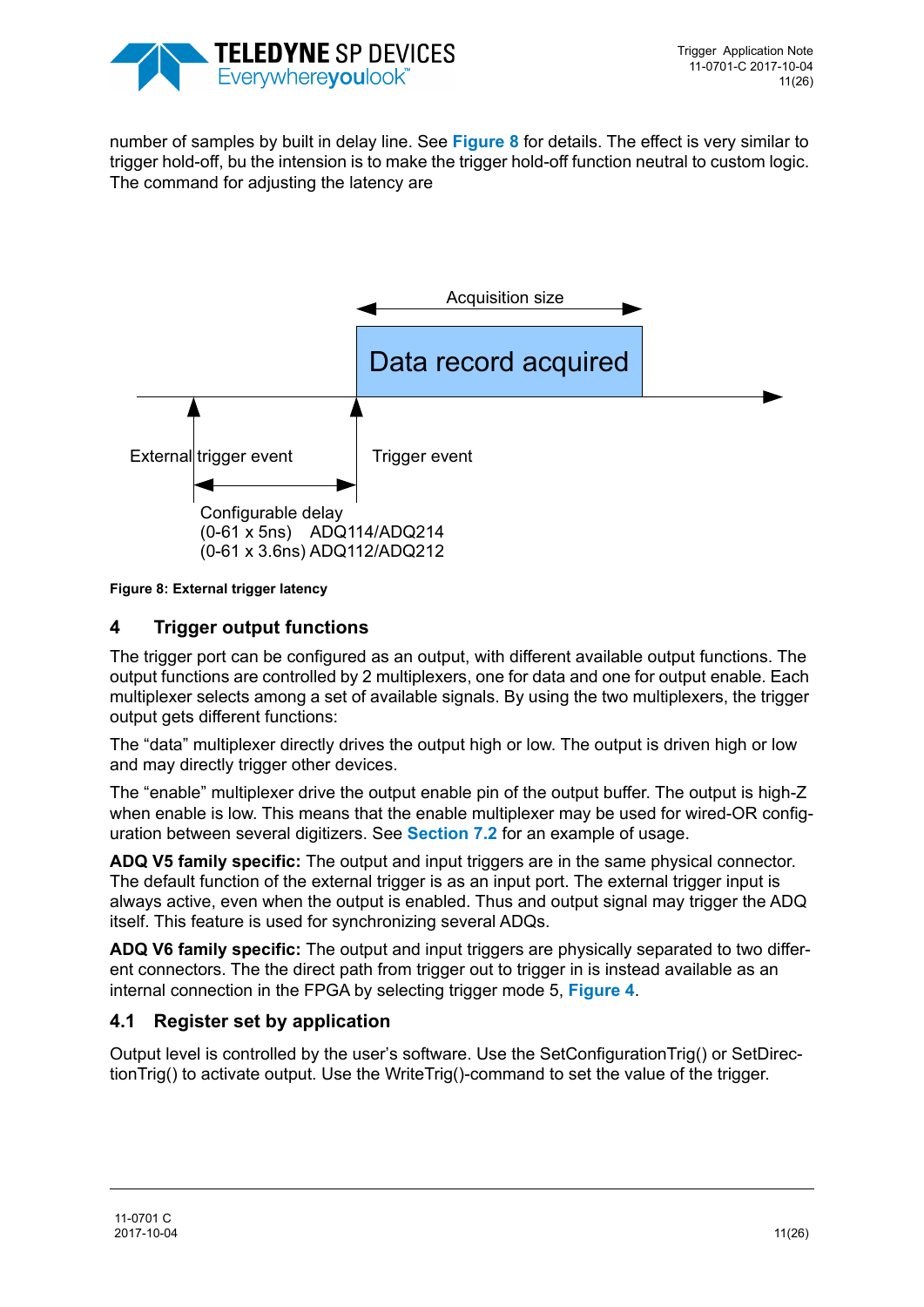

# <span id="page-11-2"></span>**4.2 Output trigger state**

Output is a copy of inversed waiting for trigger state in collect control block. This means that a rising edge will occur for each triggered record in synchronization with the data in the record. The falling edge will occur when the next record is ready to be triggered. If streaming, this rising edge will only occur once per streaming start.

The meaning of trigger state is depending on the data read out method. In streaming mode, trigger state is set while the streaming is ongoing. In batch mode, trigger state is set when the device is in a not waiting for trigger state.

## <span id="page-11-3"></span>**4.3 Output level trigger events**

Output is a copy of the level trigger event, regardless of whether this is allowed as trigger or not. Level trigger event is connected to output enable of the trigger output. This means that the output value is set by the register content. Use WriteTrig()-command to set the register to high.

## <span id="page-11-4"></span>**4.4 Output trigger events**

Output is a copy of the trigger event, only allowing correctly configured trigger events. A trigger here is not necessarily accepted by the Collect Control. Trigger event is connected to output enable of the trigger output. This means that the output value is set by the register content. Use WriteTrig()-command to set the register to high.

## <span id="page-11-0"></span>**4.5 Output internal trigger**

Output is a copy of the internal trigger event.

## **5 Trigger in ADQ Development kit**

ADQ Development Kit enables integration of custom firmware for real time signal processing in the FPGA. The trigger unit supports custom integration. The signals marked with a Salmon colored circle in **[Figure 4](#page-5-0)** are available for the user in the ADQ Development Kit. These signal may be used for triggering custom function. The signals are of two types

- Where the line is terminated in a circle, it is possible to listen to the signal at that node.
- Where the circle circumference a wire, it is possible to break the wire and listen to the incoming value. It is also possible to inject a custom trigger at these nodes.

P

The ADQ Development Kit is purchased separately.

### <span id="page-11-5"></span>**6 Support for synchronizing units**

### <span id="page-11-1"></span>**6.1 Trigger input blocker GPIO#5**

The GPIO pin #5 may be used for blocking trigger. The communication interface does not allow for broadcasting arm trigger command. This means that trigger unit will be activated at a different time in different units. If, for example 2 units are connected to the same external trigger, they may start triggering at different times; when getting their arm trigger command. A way of doing that his to block triggers with GPIO#5. This is a logical signal that may be broad casted from one master unit to a number of slave units. in this way, units may start triggering simultaneously.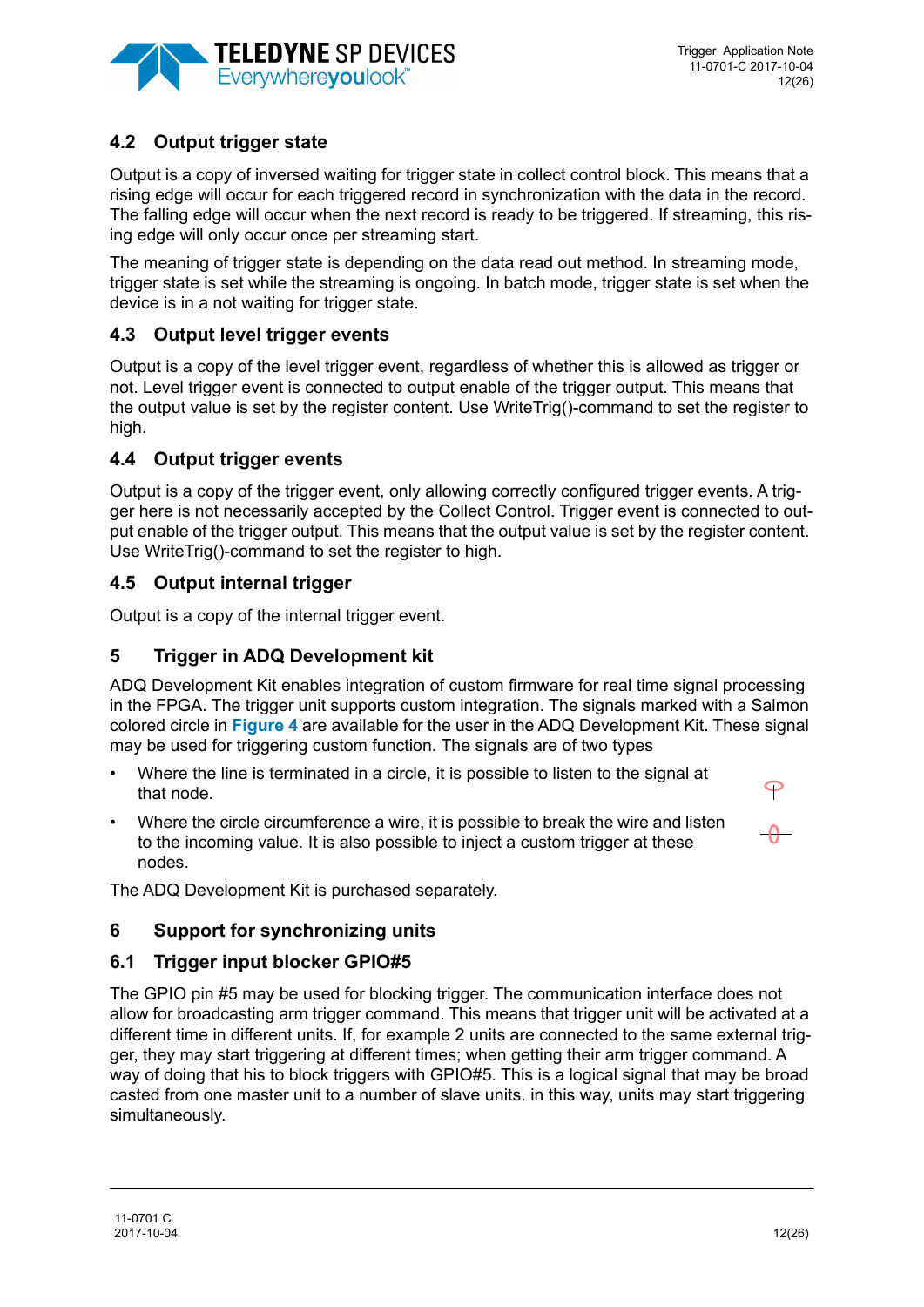



**Figure 9: GPIO#5 Trigger block**

## <span id="page-12-0"></span>**6.2 Level trigger**

The level trigger unit is always tracking activities and generating detection signals, even when another trigger input is selected. By feeding the level trigger to the trigger output, a broadcasting of a level trigger event is possible.

## <span id="page-12-1"></span>**6.3 Broadcasting trigger on ADQ V5**

For building a multi-channel system with several digitizers, it is useful if several digitizers can trigger each other. In this way, any channel in the system can trigger all digitizers. For this, a boolean OR function on the trigger is required. By using the output enable function in the trigger driver circuit, this OR function is implemented as a wired-OR.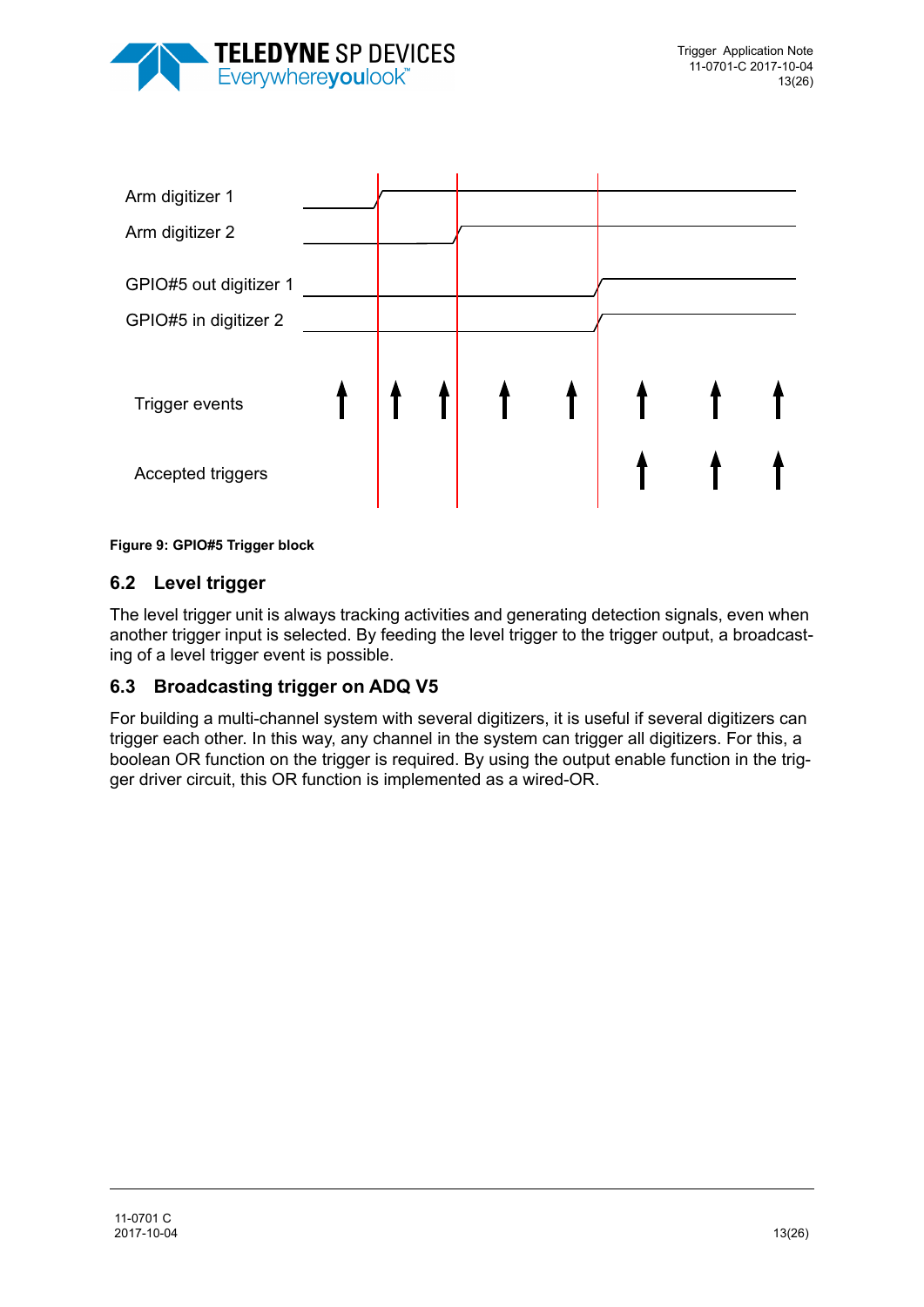



**Figure 10: Broadcasting trigger by wired-OR.** 

## <span id="page-13-0"></span>**6.4 Clock reference**

The external clock reference is also a key component in trigger synchronization. For a fully synchronous system, the phase of the sampling clock has to be controlled. This is done by using a common clock reference for all units.

Note that this is not required is a slip of one sample is allowed between the units.

### **6.5 Differential Star triggers in PXI Express backplane**

The PXI Express standard allows for precise trigger distribution via the backplane. ADQ V6 supports PXI Express star triggers.

### **7 Configuration examples**

### **7.1 Triggering several digitizers in sync**

The trigger out signal can be used to build a system where a set of digitizers are triggered synchronous, **[Figure 11](#page-14-1)**.

The operation is then:

1. Select external trigger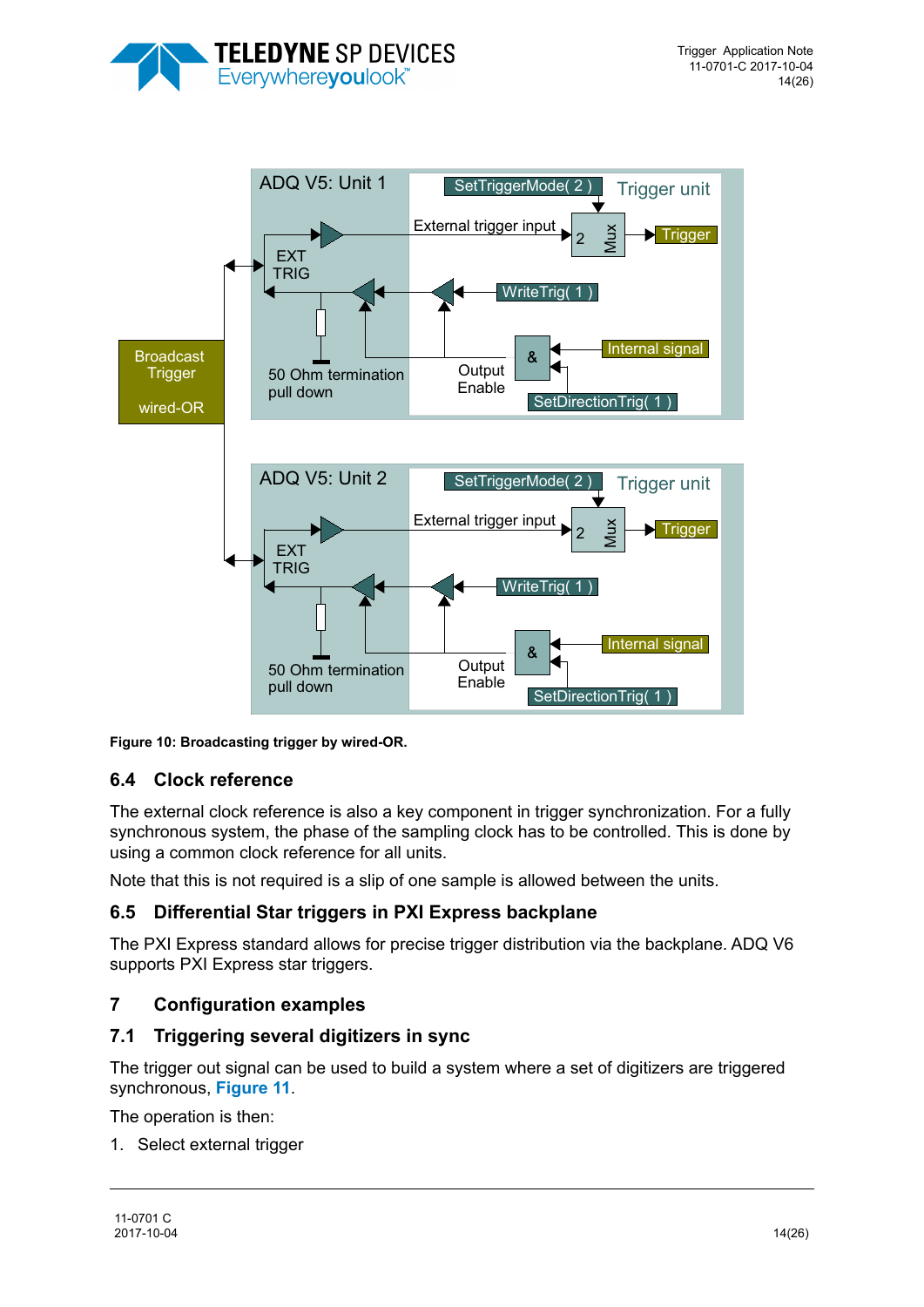

- 2. Set trigger to input on slave units.
- 3. Set trigger output on master unit.
- 4. Arm the trigger in all units
- 5. Trigger all the units by setting trigger output to logic high in the master unit.
- 6. Up-load acquired data from all units.



<span id="page-14-1"></span>**Figure 11: Trigger several units.** 

Use the trigger hold-off and pre-trigger settings to adjust for the latency.

# <span id="page-14-0"></span>**7.2 Triggering 4 channels level trigger on ADQ214.**

The ADQ214 has only 2 input channels. To design 4 (or more) channel system, the techniques in **[Section 6](#page-11-5)** can be used in the system in **[Figure 12](#page-15-0)**. The result is that a valid level trigger will generate a pulse on the trigger output port. This pulse will trigger data acquisition on all units.

- 1. Connect trigger signals with a cable between the units. (**[Section 6.3](#page-12-1)**)
- 2. Connect GPIO with a cable between the units. (**[Section 6.1](#page-11-1)**)
- 3. Set level trigger parameters in all units.
- 4. Select external trigger as trigger source in all units.
- 5. Set GPIO#5 as output in master.
- 6. Set GPIO#5 as input in slave.
- 7. Activate GPIO#5 trigger blocker in all units (CFGMODE = 0x39)
- 8. Set level trigger to control output enable (CFGMODE = 0x39) (**[Section 6.2](#page-12-0)**)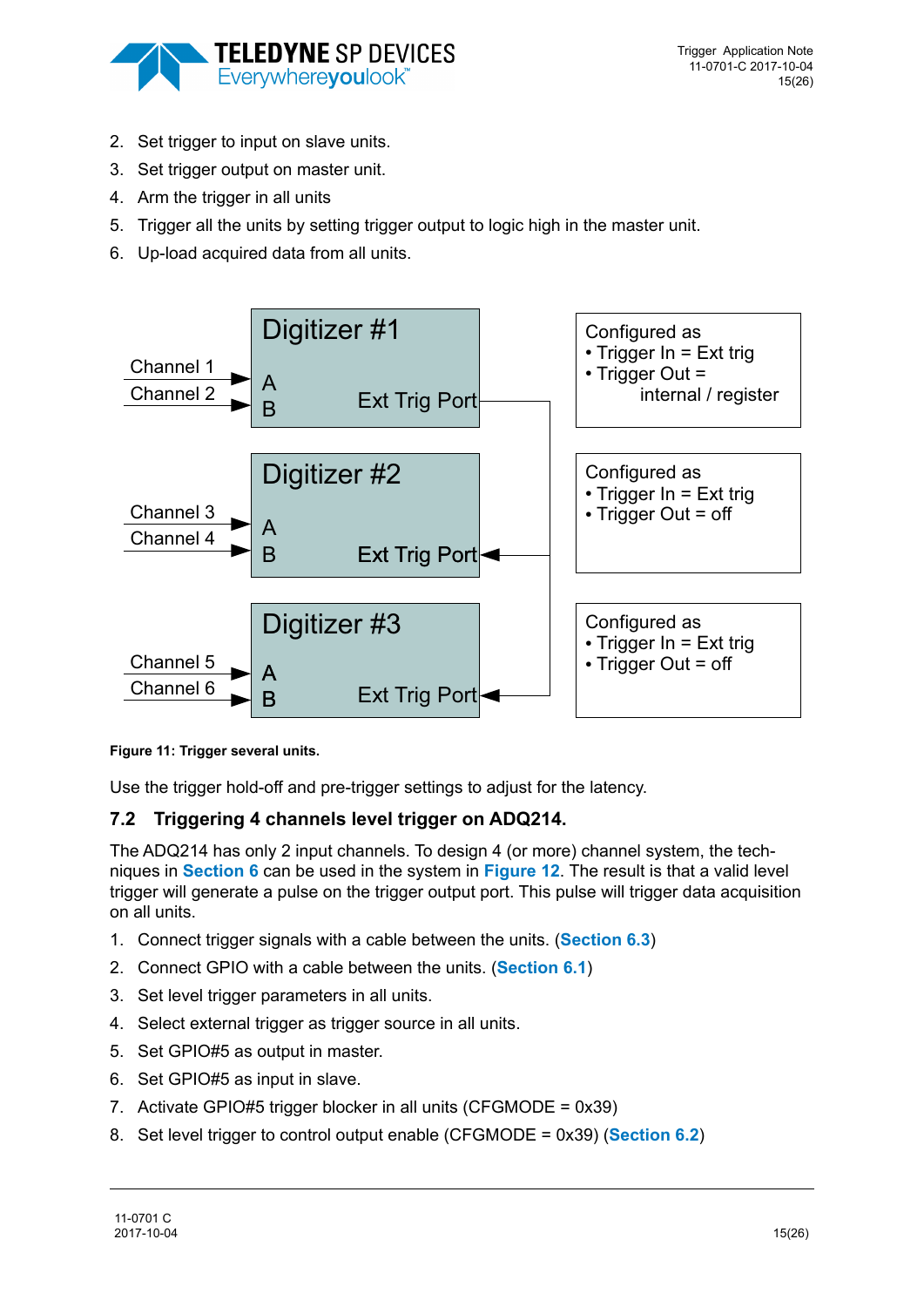

- 9. Set Register trigger as trigger out (CFGMODE = 0x39)
- 10. Write "1" to Register.
- 11. Arm trigger in all units.
- 12. Write a "1" o GPIO#5 in master unit.



<span id="page-15-0"></span>**Figure 12: 4 channels level trigger**

Note 1: The time for the trigger signal to get to the from the master to the slave depends on the cable length and quality. Even for a high quality short cable it is in the order of the sample period. This delay is in the same order as the delay from the various analog sources in the experiment and has to be taken into a account in a potential calibration procedure.

Note 2: The phase of the ADC clocks may differ on the boards. This is handled by the enhanced trigger accuracy feature, which determines the trigger position relative the clock phase on 1/4 of the sample period. (**[Section 8](#page-17-0)**)

Note 3: Use external clock reference to lock the clocks in the digitizers. (**[Section 6.4](#page-13-0)**)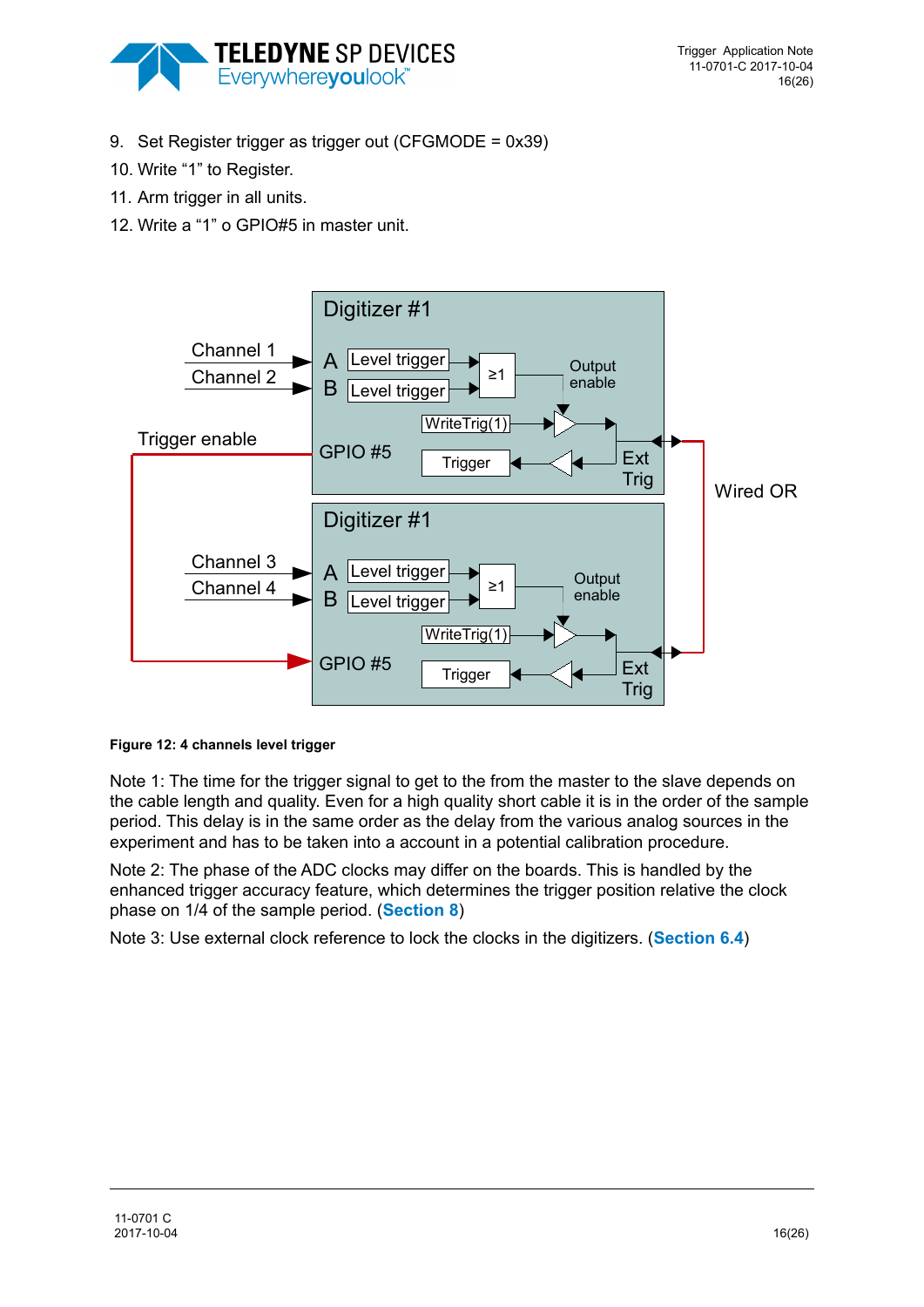

# **7.3 Using the internal trigger for other equipment triggering**



#### **Figure 13: Trigger external equipment**

Use the powerful internal trigger to trigger external equipment.

Connect the trigger output to the trigger input of an external equipment.

It is possible to trigger the digitizer by the same trigger as the external equipment. Then select external trigger on ADQ V5 or internal trigger on ADQ V6. Use Trigger hold-off and pre-trigger settings in the digitizer to adjust the timing between the units.

The internal trigger may also be used to trigger the external equipment only and the digitizer may be level triggered. Then there is a completely event driven measurement loop.

### **7.4 External clock and trigger in a synchronous system**

If an external trigger unit is available (or required), use the system set-up is in **[Figure 14](#page-17-1)**. The trigger unit is preferably synchronized (phase locked) with the clock for best result, but that is not strictly required. The external clock (or the external clock reference) is used to achieve

accurate synchronous sampling in all units. This is specially important for long records<sup>1</sup>. If the data records are short, the internal clock may be good enough.

The digitizers are addressed one by one. It is not possible to broadcast commands. If the trigger source can be fully controlled, stop the trigger when arming the units. If the trigger signal is running continuously, use th GPIO#5 to block the trigger.

1. Set up external clock reference or external clock source.

<sup>1.</sup> As an example: if the clock accuracy is 1 ppm and the data record is 10 M samples, there might be 10 samples mis-alignment in the end of the records in different digitizers. This is solved by an external clock reference. Note that this is not a problem between channels within the same unit, since they operate on the same clock.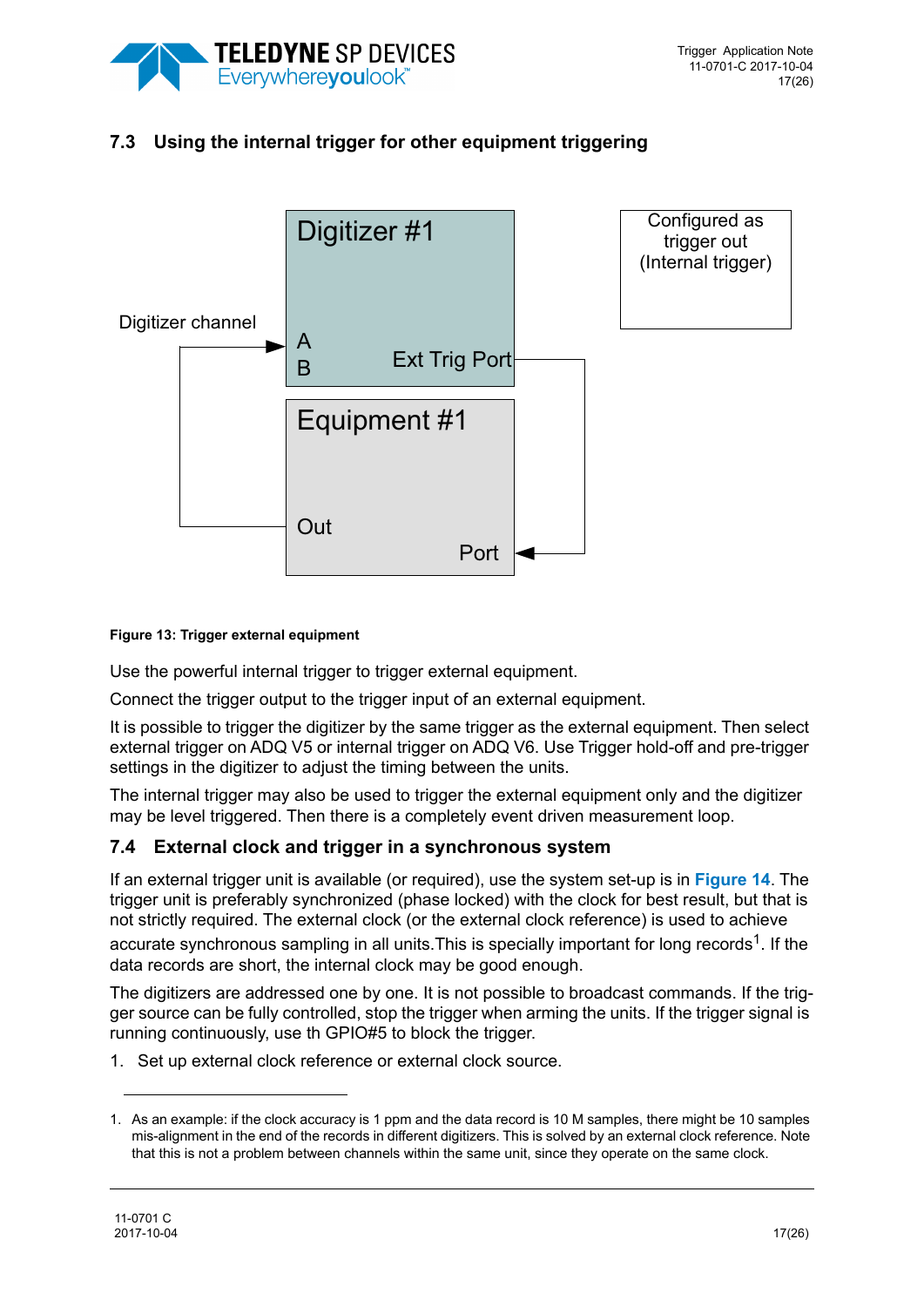

- 2. Set up external trigger.
- 3. Set the GPIO pin 5 in Digitizer #1 to out logical low.
- 4. Set the GPIO pin 5 in Digitizer #2 to input.
- 5. Set up the trigger to include the GPIO#5 blocker.
- 6. Arm the triggers in all units.
- 7. Write a logical high to the GPIO#5 in Digitizer #1. The triggers in the units are released.
- 8. The next trigger event triggers all devices.



### <span id="page-17-1"></span>**Figure 14: Measurement set-up. External trigger source.**

## **7.5 Example code**

The MATLAB examples code ADQ214\_4 ch\_level\_trig.m and ADQ214\_4\_ch\_external\_trig.m illustrate how to use the synchronization. The output from an evaluation setup is in **[Figure 14](#page-17-1)**. The channel B and D are connected to the same source in order to verify the simultaneous triggering of the two Trigger . MATLAB code ADQ214\_4\_ch\_level\_trig.m and ADQ214\_4\_ch\_external\_trig.m are available on the product CD.

# <span id="page-17-0"></span>**8 Enhanced trigger accuracy**

# **8.1 Enhanced trigger accuracy in ADQ214**

In a standard set-up, the time stamp of a data is set only by the sampling clock. The time resolution is then only 1/f<sub>S</sub>, that is 2.5 ns for f<sub>S</sub> = 400 MSPS. The trigger in ADQ214 is however sampled by 4 X  $f_s$ . The trigger resolution is thus 625 ps. This enhanced trigger accuracy can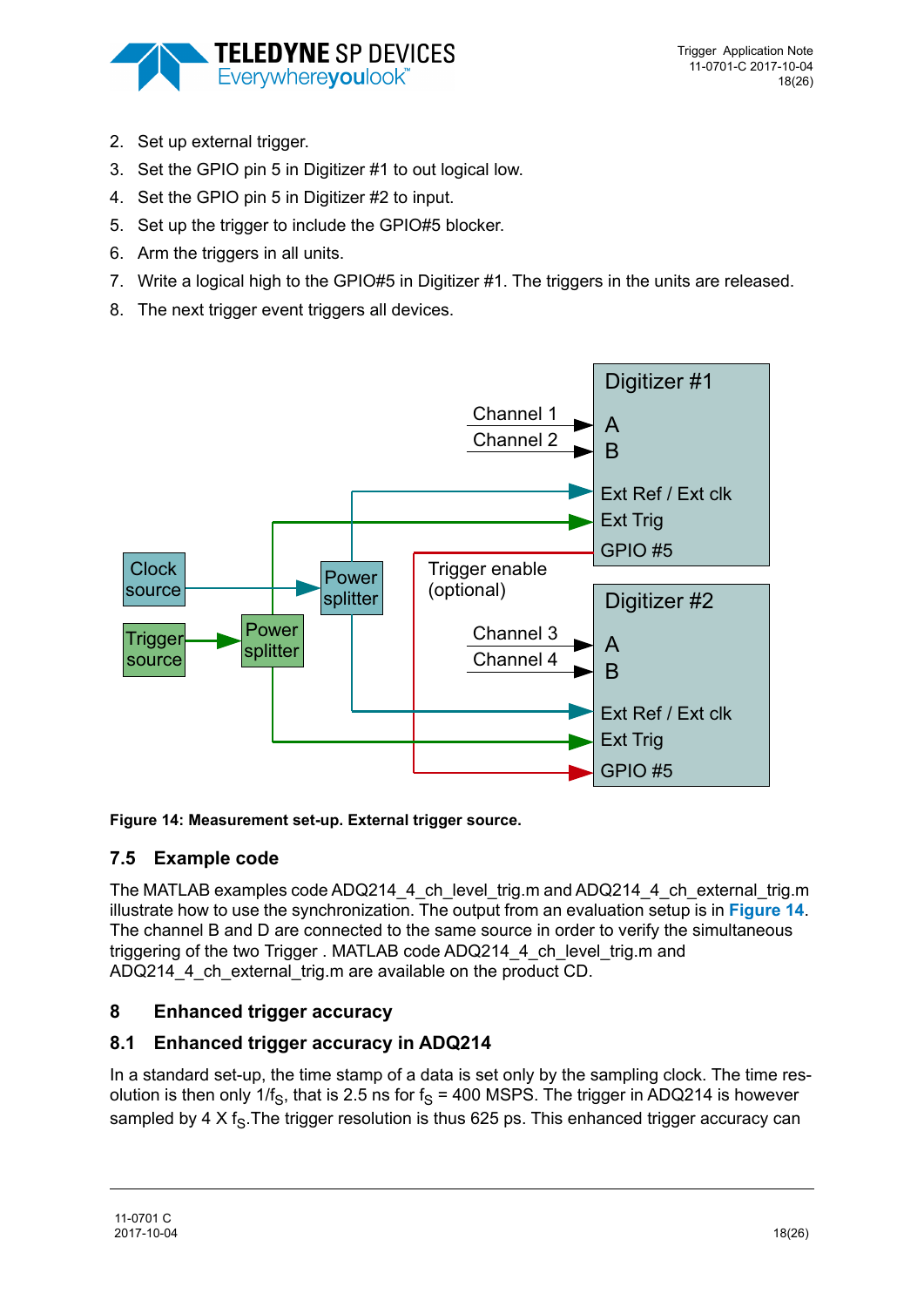

be used to align data vectors from a set of measurements where the trigger is not phase locked to the sampling clock.

The enhanced timing information is accessed from the multi-record header, **[Section 9](#page-20-0)**. In header word number 2 bit 16 and 17, the offset between the trigger event and the sampling clock, **[Table 4](#page-18-0)**.

| <b>BIT 17</b> | BIT 16 | <b>TRIGGER OFFSET IN SAMPLE PERIODS</b> |
|---------------|--------|-----------------------------------------|
|               |        |                                         |
|               |        | 1/4                                     |
|               |        | 2/4                                     |
|               |        | 3/4                                     |

#### <span id="page-18-0"></span>**Table 4: Trigger offset code**

The alignment of data can be done by adjusting the time scale for each vector, **[\(1\)](#page-18-1)**.

<span id="page-18-1"></span>adjusted time = original time + trigger offset.  $(1)$ 

Trigger offset is from **[Table 4](#page-18-0)**. The units in **[\(1\)](#page-18-1)** is sample index.

Another method is to interpolate data to corrected sampling times, **[\(2\)](#page-18-2)**.

<span id="page-18-2"></span>adjusted data  $(n)$  = data  $(n+1)$  - trigger offset ( data  $(n+1)$  - data  $(n)$  ) (2)

The interpolation is illustrated in **[Figure 18](#page-19-0)**.

### **8.2 Example code**

The MATLAB example code **ADQ214\_accurate\_trigger.m** illustrates how to use the enhanced trigger accuracy. The example contains code for read out of the trigger offset information. The wave forms are adjusted according to **[\(1\)](#page-18-1)** and **[\(2\)](#page-18-2)**. The example also contains a trigger analysis, see **[Section 8.3](#page-18-3)**.

### <span id="page-18-3"></span>**8.3 Trigger analysis set up**

A **typical** measurement set-up is shown in **[Figure 15](#page-19-1)**. Signal source is a square wave generator. High precision instrument is not required. 10 kHz is only an example of frequency setting. The amplitude has to be large enough to trig the Trigger even after the power splitter. The signal generator must **not** be locked to the sampling clock. The evaluation rely on the pseudo time noise generated by two drifting oscillators. The filter on the signal to channel B generates a ramp of the trigger edge. The ramp is locked in time to the trigger event. The timing of the ramp can be accurately determined and thus the time of the trigger event can be analyzed.

The result of the analysis shows that the trigger uncertainty is reduced by a factor of 4. The original data in **[Figure 16](#page-19-2)** spreads across an entire sampling period in time. The accurate trigger information is used for adjusting the time scale **[\(1\)](#page-18-1)**, which gathers the curves to within 1/4 of a sampling period, **[Figure 17](#page-19-3)**. The interpolation in **[\(2\)](#page-18-2)** yield the same result, **[Figure 19](#page-19-4)**.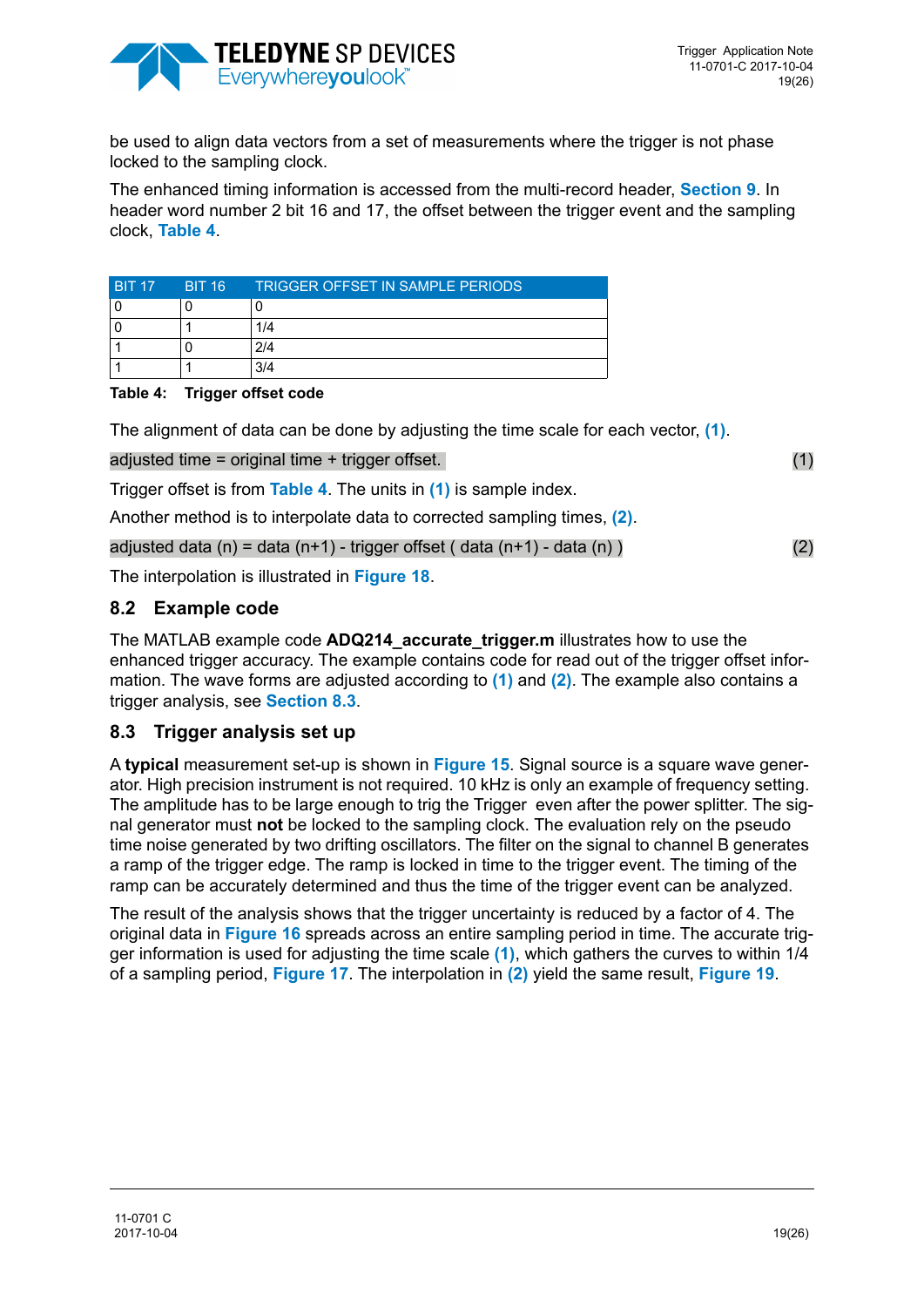



<span id="page-19-1"></span>**Figure 15: Measurement set-up. Example is for channel B. Channel A is equivalent.** 

<span id="page-19-4"></span><span id="page-19-3"></span><span id="page-19-2"></span><span id="page-19-0"></span>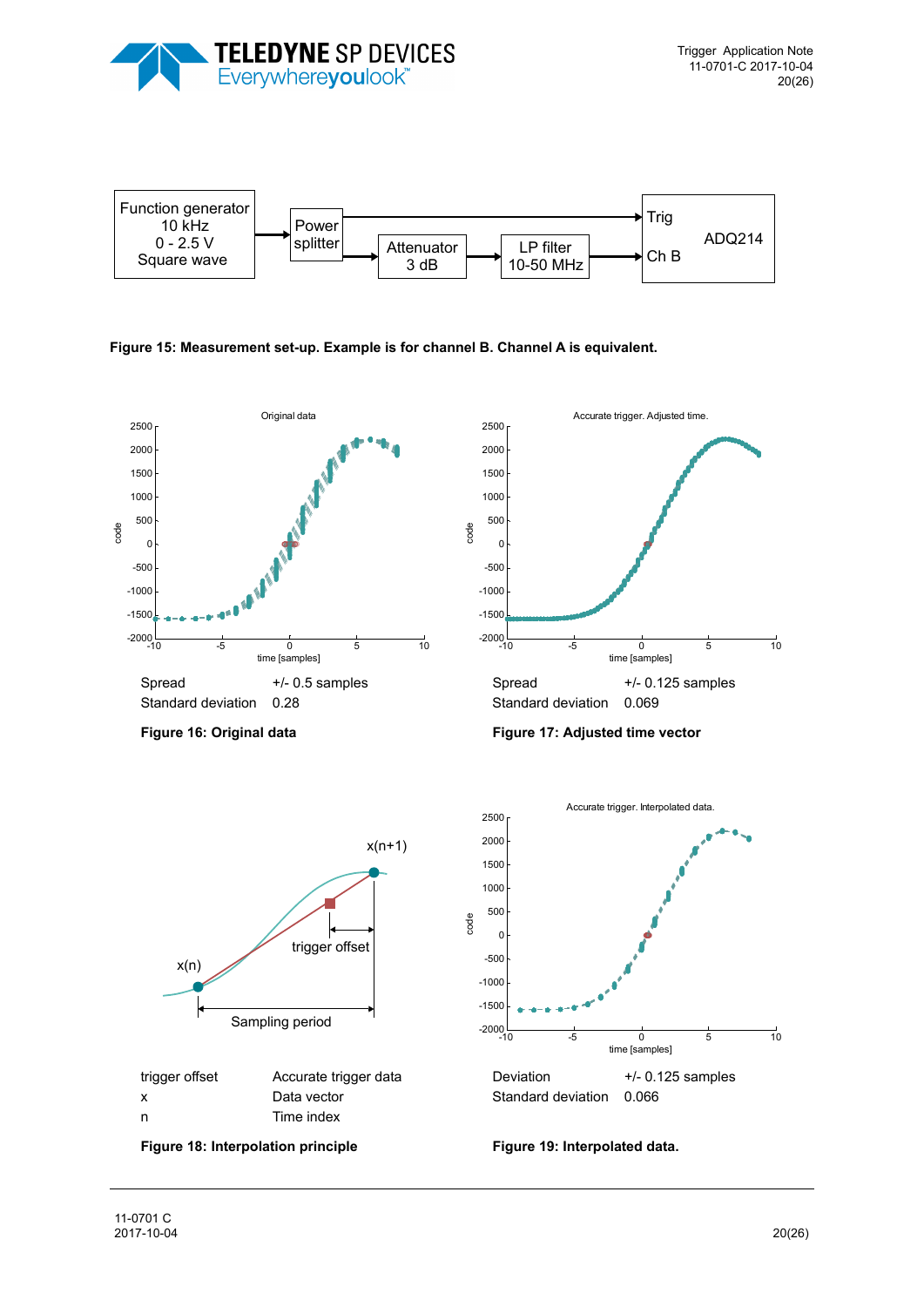![](_page_20_Picture_0.jpeg)

# **8.4 Reference**

MATLAB code ADQ214 accurate trigger.m is available on the software CD.

## <span id="page-20-0"></span>**9 Trigger information in record header**

## **9.1 Multi record header**

All trigger information is available in the multi record header. The multi record mode uses the DRAM as data buffer. In the DRAM, data is formatted to fit the hardware physical constraints. Most of the information is thus only used by the API to unpack the record and is not of value for application usage.

However some field are intended for applications. The parameters are described in **[Table 5](#page-20-1)**. The location in the headers are in **[Table 6](#page-21-0)** and **[Table 7](#page-22-0)**.

There are several API functions for retrieving this information. GetMultiRecordHeader() will return all this information.

| <b>PARAMETER</b>     | <b>DESCRIPTION</b>                                                                             | <b>FAMILY</b>                 |
|----------------------|------------------------------------------------------------------------------------------------|-------------------------------|
| Extended trigger     | Extended trigger accuracy                                                                      | V <sub>5</sub>                |
| Total triggers       | Number of accepted triggers since the<br>digitizers was started or reset.                      | V <sub>5</sub> V <sub>6</sub> |
| Acquisition triggers | Number of accepted triggers since<br>arm. This is expected to be the same<br>as record number. | V <sub>5</sub> V <sub>6</sub> |
| Time stamp           | Real time counter                                                                              | V <sub>5</sub> V <sub>6</sub> |

<span id="page-20-1"></span>**Table 5: Parameters in record header**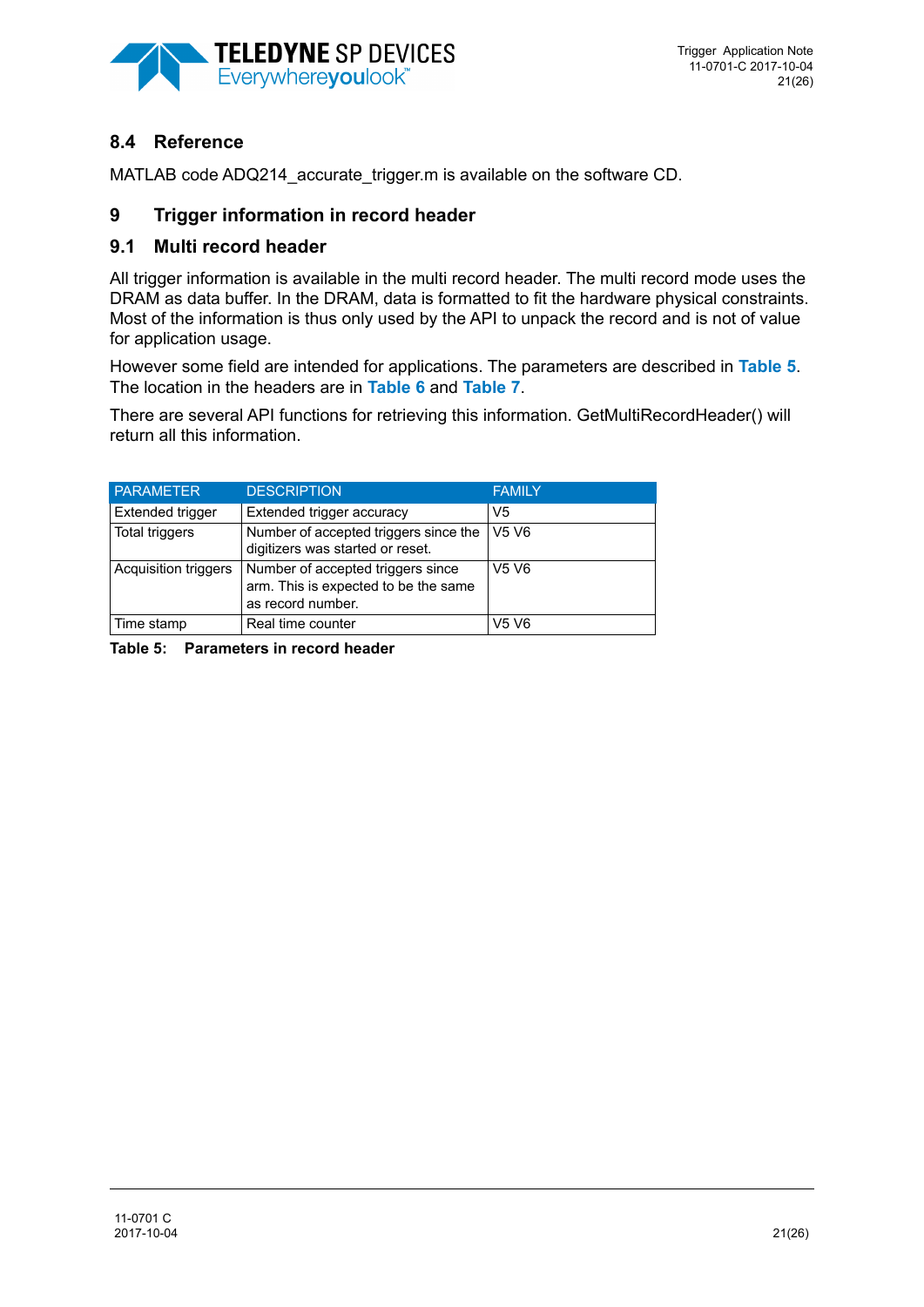![](_page_21_Picture_0.jpeg)

| WORD 0            |             |                                          |                 |          |                                                 |                  |                       |                 |                 |                       |                 |            |                                  |                     |        |
|-------------------|-------------|------------------------------------------|-----------------|----------|-------------------------------------------------|------------------|-----------------------|-----------------|-----------------|-----------------------|-----------------|------------|----------------------------------|---------------------|--------|
| 31                | 30 29<br>28 | 27<br>26                                 | 25<br>24        | 23<br>22 | 21<br>20                                        | 19<br>18         | 17 <sup>1</sup><br>16 | 15<br>14        | 13<br>12        | 11<br>10              | 9<br>8          | 6<br>7     | 5<br>4                           | 2<br>3              | 0<br>1 |
| Reserved          |             |                                          |                 |          | Trigger word within a memory page <sup>1</sup>  |                  |                       |                 |                 |                       |                 |            |                                  |                     |        |
| <b>WORD1</b>      |             |                                          |                 |          |                                                 |                  |                       |                 |                 |                       |                 |            |                                  |                     |        |
| 30<br>31          | 29<br>28    | 26<br>27                                 | 25<br>24        | 23<br>22 | 21<br>20                                        | 19<br>18         | 16<br>17              | 15<br>14        | 13 12           | 10 <sup>1</sup><br>11 | 9<br>8          | 7<br>6     | 5<br>4                           | 3<br>2              | 0<br>1 |
| Reserved          |             |                                          |                 |          | Memory page where trigger occurred <sup>1</sup> |                  |                       |                 |                 |                       |                 |            |                                  |                     |        |
| <b>WORD 2</b>     |             |                                          |                 |          |                                                 |                  |                       |                 |                 |                       |                 |            |                                  |                     |        |
| 31                | 30          | 29                                       | 28              | 27       | 26                                              | $\overline{25}$  | $\overline{24}$       | $\overline{23}$ | $\overline{22}$ | $\overline{21}$       | $\overline{20}$ | 19         | 18                               | 17                  | 16     |
| Reserved          |             |                                          |                 |          |                                                 |                  |                       |                 |                 |                       |                 |            | Extended trigger                 |                     |        |
| 15                | 14          | 13                                       | 12              | 11       | 10                                              | 9                | 8                     | 7               | 6               | 5                     | 4               |            |                                  |                     |        |
| Reserved          |             |                                          |                 |          |                                                 |                  |                       |                 |                 |                       |                 |            | Trigger within word <sup>1</sup> |                     |        |
| <b>WORD 3</b>     |             |                                          |                 |          |                                                 |                  |                       |                 |                 |                       |                 |            |                                  |                     |        |
| 30<br>31          | 29<br>28    | 26<br>27                                 | 25<br>24        | 23       | 22 21<br>20                                     | 19<br>18         | 17<br>16              | 15<br>14        | 13<br>12        | 11<br>10              | 9<br>8          | 6<br>7     | 5<br>4                           | $\overline{2}$<br>3 | 0<br>1 |
|                   |             | Total triggers (since start)             |                 |          |                                                 |                  |                       |                 |                 |                       |                 |            |                                  |                     |        |
| WORD <sub>4</sub> |             |                                          |                 |          |                                                 |                  |                       |                 |                 |                       |                 |            |                                  |                     |        |
| 30 29<br>31       | 28          | 27<br>26                                 | 25<br>24        | 23<br>22 | 21<br>20                                        | 19<br>18         | 17<br>16              | 15<br>14        | 13<br>12        | 11<br>10              | 9<br>8          | 6<br>7     | 5<br>4                           | 3<br>2              | 0<br>1 |
|                   |             |                                          |                 |          |                                                 |                  |                       |                 |                 |                       |                 |            |                                  |                     |        |
|                   |             | Acquisition triggers (since arm command) |                 |          |                                                 |                  |                       |                 |                 |                       |                 |            |                                  |                     |        |
| WORD 5            |             |                                          |                 |          |                                                 |                  |                       |                 |                 |                       |                 |            |                                  |                     |        |
| $\overline{31}$   | 30          | 29                                       | $\overline{28}$ | 27       | $\overline{26}$                                 | $\overline{25}$  | $\overline{24}$       | $\overline{23}$ | $\overline{22}$ | $\overline{21}$       | 20              | 19         | 18                               | 17                  | 16     |
| Reserved          |             |                                          |                 |          |                                                 |                  |                       |                 |                 |                       |                 |            |                                  |                     |        |
| 15                | 14          | 13                                       | 12              | 11       | 10                                              | $\boldsymbol{9}$ | 8                     | 7               | 6               | 5                     | 4               | $\sqrt{3}$ | $\overline{c}$                   | 1                   | 0      |
| Reserved          |             |                                          |                 |          |                                                 |                  |                       |                 |                 |                       |                 |            | Trigger type                     |                     |        |
| <b>WORD 6</b>     |             |                                          |                 |          |                                                 |                  |                       |                 |                 |                       |                 |            |                                  |                     |        |
| 31                | 30 29<br>28 | 27<br>26                                 | 25<br>24        | 23<br>22 | 21<br>20                                        | 19<br>18         | 17<br>16              | 15<br>14        | 13<br>12        | 11<br>10              | 9<br>8          | 7<br>6     | 5<br>4                           | 3<br>$\overline{2}$ | 0<br>1 |
|                   |             | Time stamp. Bit [31:0]                   |                 |          |                                                 |                  |                       |                 |                 |                       |                 |            |                                  |                     |        |
| <b>WORD 7</b>     |             |                                          |                 |          |                                                 |                  |                       |                 |                 |                       |                 |            |                                  |                     |        |
| 30<br>31          | 29<br>28    | 27<br>26                                 | 25<br>24        | 23<br>22 | 21<br>20                                        | 19<br>18         | 16<br>17              | 15<br>14        | 13<br>12        | 10<br>11              | 9<br>8          | 6<br>7     | 5<br>4                           | 3<br>$\overline{2}$ | 0<br>1 |

#### <span id="page-21-1"></span><span id="page-21-0"></span>**Table 6: Multirecord header ADQ V5.**

1. Used by API only.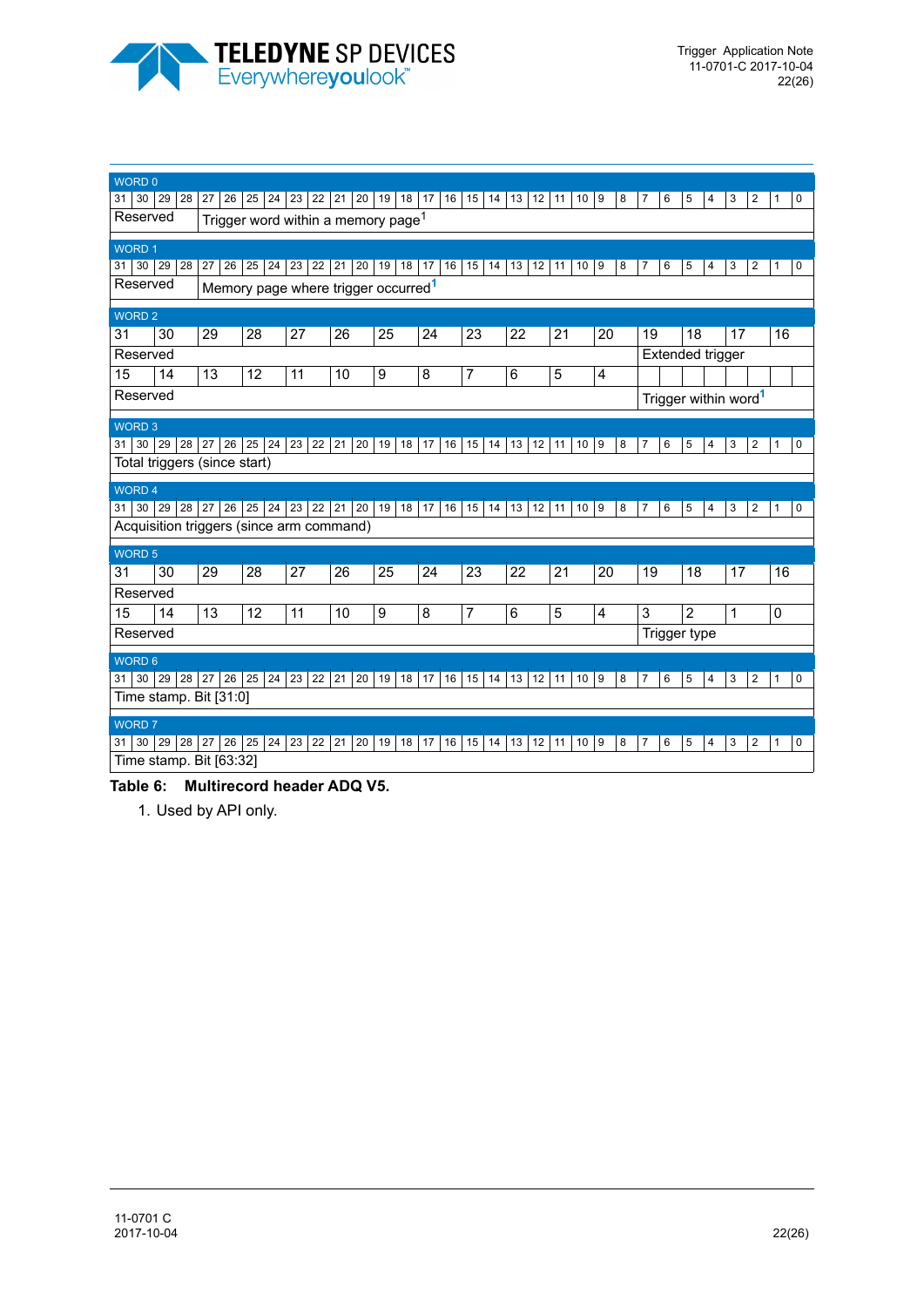![](_page_22_Picture_0.jpeg)

| WORD 0                                   |                 |           |       |                                                 |              |    |    |    |    |    |    |           |    |                |    |    |         |    |                 |    |   |    |   |    |   |              |                |    |   |
|------------------------------------------|-----------------|-----------|-------|-------------------------------------------------|--------------|----|----|----|----|----|----|-----------|----|----------------|----|----|---------|----|-----------------|----|---|----|---|----|---|--------------|----------------|----|---|
| 30 <sup>°</sup><br>29<br>31              | 28              | 27        | 26    | 25                                              | 24           | 23 | 22 | 21 | 20 | 19 |    | 18 17     | 16 | 15             | 14 | 13 | 12      | 11 | 10 <sup>1</sup> | 9  | 8 | 7  | 6 | 5  | 4 | 3            | 2              | 1  | 0 |
| Reserved                                 |                 |           |       | Trigger word within a memory page <sup>1</sup>  |              |    |    |    |    |    |    |           |    |                |    |    |         |    |                 |    |   |    |   |    |   |              |                |    |   |
|                                          |                 |           |       |                                                 |              |    |    |    |    |    |    |           |    |                |    |    |         |    |                 |    |   |    |   |    |   |              |                |    |   |
| <b>WORD1</b>                             |                 |           |       |                                                 |              |    |    |    |    |    |    |           |    |                |    |    |         |    |                 |    |   |    |   |    |   |              |                |    |   |
| 29<br>30 <br>31                          | 28              | 27        | 26    | 25                                              | 24           | 23 | 22 | 21 | 20 | 19 | 18 | 17        | 16 | 15             | 14 | 13 | 12      | 11 | 10              | 9  | 8 | 7  | 6 | 5  | 4 | 3            | $\overline{2}$ | 1  | 0 |
| Reserved                                 |                 |           |       | Memory page where trigger occurred <sup>1</sup> |              |    |    |    |    |    |    |           |    |                |    |    |         |    |                 |    |   |    |   |    |   |              |                |    |   |
| <b>WORD 2</b>                            |                 |           |       |                                                 |              |    |    |    |    |    |    |           |    |                |    |    |         |    |                 |    |   |    |   |    |   |              |                |    |   |
| 31<br>30                                 |                 | 29        |       | 28                                              |              | 27 |    | 26 |    | 25 |    | 24        |    | 23             |    | 22 |         | 21 |                 | 20 |   | 19 |   | 18 |   | 17           |                | 16 |   |
| Reserved                                 |                 |           |       |                                                 |              |    |    |    |    |    |    |           |    |                |    |    |         |    |                 |    |   |    |   |    |   | Trigger type |                |    |   |
| 15<br>14                                 |                 | 13        |       | 12                                              |              | 11 |    | 10 |    | 9  |    | 8         |    | $\overline{7}$ |    | 6  |         | 5  |                 | 4  |   | 3  |   | 2  |   | 1            |                | 0  |   |
|                                          |                 |           |       |                                                 |              |    |    |    |    |    |    |           |    |                |    |    |         |    |                 |    |   |    |   |    |   |              |                |    |   |
| External trigger vector <sup>1</sup>     |                 |           |       |                                                 |              |    |    |    |    |    |    |           |    |                |    |    |         |    |                 |    |   |    |   |    |   |              |                |    |   |
| <b>WORD 3</b>                            |                 |           |       |                                                 |              |    |    |    |    |    |    |           |    |                |    |    |         |    |                 |    |   |    |   |    |   |              |                |    |   |
| 30<br>29<br>31                           | 28              |           | 27 26 | 25                                              | $24 \mid 23$ |    | 22 | 21 | 20 | 19 | 18 | 17        | 16 | 15             | 14 | 13 | 12      | 11 | 10              | 9  | 8 | 7  | 6 | 5  | 4 | 3            | 2              | 1  | 0 |
| Total triggers (since start)             |                 |           |       |                                                 |              |    |    |    |    |    |    |           |    |                |    |    |         |    |                 |    |   |    |   |    |   |              |                |    |   |
| <b>WORD 4</b>                            |                 |           |       |                                                 |              |    |    |    |    |    |    |           |    |                |    |    |         |    |                 |    |   |    |   |    |   |              |                |    |   |
| 30 29<br>31                              | 28              |           | 27 26 | 25                                              | 24 23        |    | 22 | 21 | 20 | 19 |    | 18 17     | 16 | 15             | 14 | 13 | 12      | 11 | 10              | 9  | 8 |    | 6 | 5  | 4 | 3            | 2              |    | 0 |
| Acquisition triggers (since arm command) |                 |           |       |                                                 |              |    |    |    |    |    |    |           |    |                |    |    |         |    |                 |    |   |    |   |    |   |              |                |    |   |
|                                          |                 |           |       |                                                 |              |    |    |    |    |    |    |           |    |                |    |    |         |    |                 |    |   |    |   |    |   |              |                |    |   |
| <b>WORD 5</b>                            |                 |           |       |                                                 |              |    |    |    |    |    |    |           |    |                |    |    |         |    |                 |    |   |    |   |    |   |              |                |    |   |
| 30<br>29<br>31                           | 28              | 27        | 26    | 25                                              | $24 \mid 23$ |    | 22 | 21 | 20 | 19 |    | $18$   17 | 16 | 15             | 14 | 13 | $12$ 11 |    | 10              | 9  | 8 | 7  | 6 | 5  | 4 | 3            | 2              | 1  | 0 |
| Level trig vector <sup>1</sup>           |                 |           |       |                                                 |              |    |    |    |    |    |    |           |    |                |    |    |         |    |                 |    |   |    |   |    |   |              |                |    |   |
| <b>WORD 6</b>                            |                 |           |       |                                                 |              |    |    |    |    |    |    |           |    |                |    |    |         |    |                 |    |   |    |   |    |   |              |                |    |   |
| 29<br>30 <br>31                          | 28              | $27 \mid$ | 26    | 25                                              | $24 \mid 23$ |    | 22 | 21 | 20 | 19 |    | $18$   17 | 16 | 15             | 14 | 13 | 12 11   |    | 10 9            |    | 8 | 7  | 6 | 5  | 4 | 3            | 2              | 1  | 0 |
| Time stamp. Bit [31:0]                   |                 |           |       |                                                 |              |    |    |    |    |    |    |           |    |                |    |    |         |    |                 |    |   |    |   |    |   |              |                |    |   |
|                                          |                 |           |       |                                                 |              |    |    |    |    |    |    |           |    |                |    |    |         |    |                 |    |   |    |   |    |   |              |                |    |   |
| <b>WORD 7</b>                            |                 |           |       |                                                 |              |    |    |    |    |    |    |           |    |                |    |    |         |    |                 |    |   |    |   |    |   |              |                |    |   |
| 30 <br>29<br>31                          | 28 <sup>2</sup> |           | 27 26 | 25                                              | $24 \mid 23$ |    | 22 | 21 | 20 | 19 |    | $18$   17 | 16 | 15             | 14 | 13 | 12      | 11 | 10 9            |    | 8 | 7  | 6 | 5  | 4 | 3            | 2              | 1  | 0 |
| Time stamp. Bit [63:32]                  |                 |           |       |                                                 |              |    |    |    |    |    |    |           |    |                |    |    |         |    |                 |    |   |    |   |    |   |              |                |    |   |
| Table 7:                                 |                 |           |       | <b>Multirecord header ADQ V6.</b>               |              |    |    |    |    |    |    |           |    |                |    |    |         |    |                 |    |   |    |   |    |   |              |                |    |   |

<span id="page-22-1"></span><span id="page-22-0"></span>1. Used by API only.

## **9.2 Streaming record header**

The streaming record header contains trigger information. In the streaming mode, data is already correctly aligned to the trigger when fetched by the API. The header information is thus only for the application to use. The parameters are described in **[Table 8](#page-23-0)**. The location in the header is in **[Table 9](#page-23-1)**. Streaming header is 16 bytes.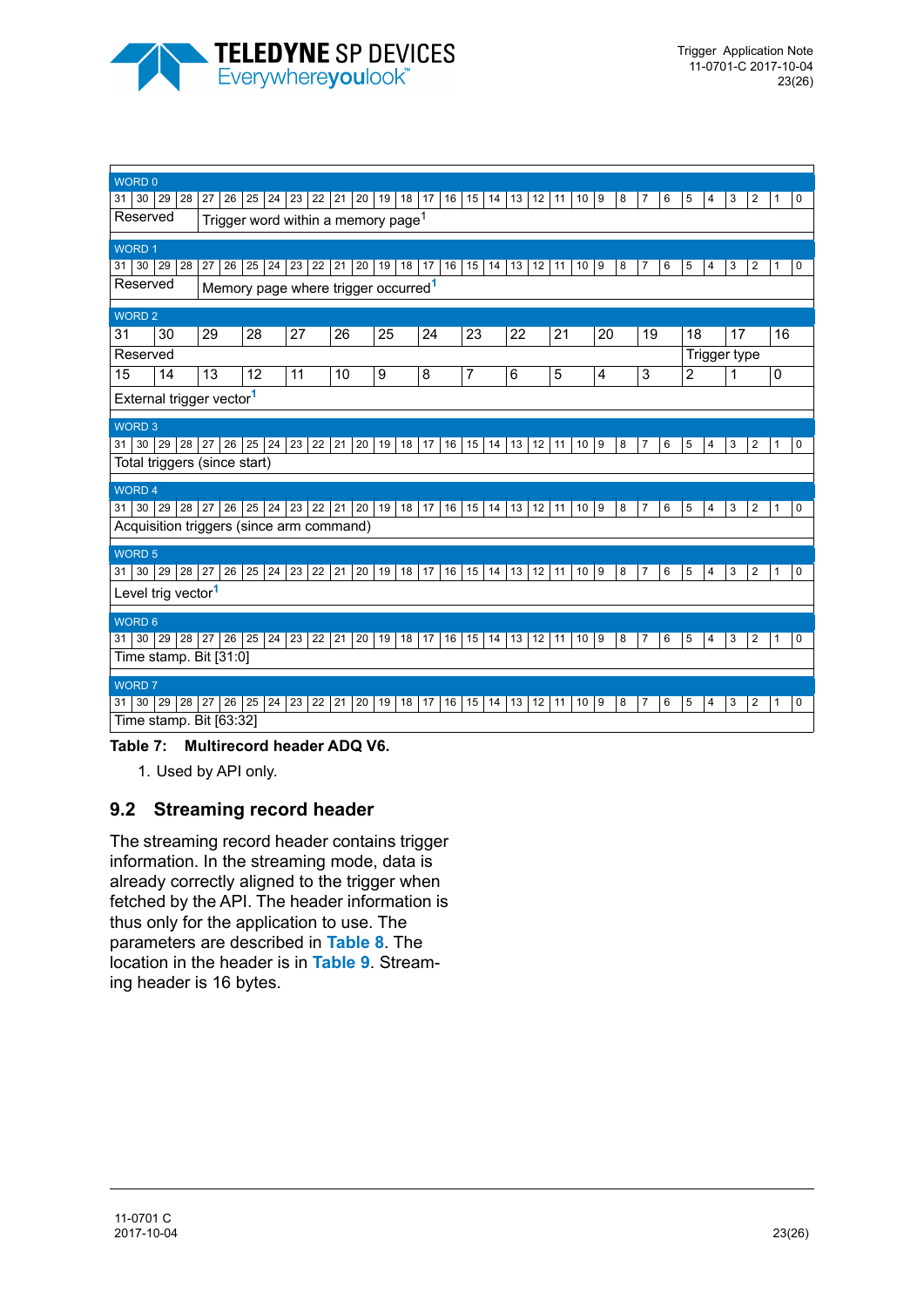![](_page_23_Picture_0.jpeg)

| <b>PARAMETER</b> | <b>DESCRIPTION</b>                                                                                                                                                             | <b>FAMILY</b>                 |
|------------------|--------------------------------------------------------------------------------------------------------------------------------------------------------------------------------|-------------------------------|
| Record counter   | Number on this record since start. This value will wrap at $2^{32}$ .<br>Individual values for each channel in the device.                                                     | V <sub>5</sub> V <sub>6</sub> |
| Serial Number    | Register value. Intended for serial number of the digitizer in<br>integer format. Note that the API sets this value, but the user<br>may change it by a command <sup>1</sup> . | V <sub>5</sub> V <sub>6</sub> |
| Register value   | Arbitrary register value to be set by the user $^2$ .                                                                                                                          | V <sub>5</sub> V <sub>6</sub> |
| Ext Acc          | Extended trigger accuracy. This is used in some models and<br>some trigger modes only. In other models and for other trigger<br>modes, the field is reserved for future use.   | V <sub>5</sub>                |
| Channel          | Channel number.                                                                                                                                                                | V <sub>5</sub> V <sub>6</sub> |
| Time stamp       | Real time counter                                                                                                                                                              | V <sub>5</sub> V <sub>6</sub> |

#### <span id="page-23-0"></span>**Table 8: Parameters in streaming record header**

- 1. Availability TBC
- 2. Availability TBC

| WORD 0                                                                                               |                                                           |                                           |
|------------------------------------------------------------------------------------------------------|-----------------------------------------------------------|-------------------------------------------|
| 29<br>27<br>26<br>24<br>23<br>22<br>21<br>20<br>19<br>16<br>30<br>28<br>25<br>17<br>18<br>31         | 13<br>$12 \overline{ }$<br>9<br>15<br>8<br>11<br>10<br>14 | 5<br>3<br>2<br>$\mathbf 0$<br>6<br>4      |
| Record counter                                                                                       |                                                           |                                           |
|                                                                                                      |                                                           |                                           |
| <b>WORD1</b>                                                                                         |                                                           |                                           |
| 27<br>24<br>21<br>30<br>29<br>28<br>26<br>25<br>23<br>22<br>19<br>17<br>16<br>20<br>18<br>31         | 12<br>15<br>13<br>9<br>8<br>11<br>10<br>14                | 5<br>2<br>$\Omega$<br>7<br>6<br>3<br>4    |
| Serial number                                                                                        | Register value                                            | Ext. acc.<br>Channel                      |
|                                                                                                      |                                                           |                                           |
|                                                                                                      |                                                           |                                           |
| <b>WORD 2</b>                                                                                        |                                                           |                                           |
| 27<br>25<br>$24 \mid 23$<br>22<br>21<br>28<br>26<br>20<br>19<br>18<br>17<br>16<br>  30  <br>29<br>31 | 13<br>12<br>15<br>14<br>10<br>9<br>11<br>8                | 7<br>5<br>3<br>2<br>6<br>$\mathbf 0$<br>4 |
| Time stamp. Bit [31:0]                                                                               |                                                           |                                           |
|                                                                                                      |                                                           |                                           |
| <b>WORD 3</b>                                                                                        |                                                           |                                           |
| 24<br>27<br>26<br>25<br>23<br>22<br>21<br>20<br>  30  <br>29<br>28<br>19<br>17<br>16<br>18<br>31     | 15<br>13<br>12<br>14<br>10<br>9<br>8<br>11                | 5<br>2<br>7<br>6<br>3<br>$\mathbf 0$<br>4 |

#### <span id="page-23-1"></span>**Table 9: Streaming record header ADQ V5 V6. TBC**

# **10 Trigger output**

## **10.1 Jitter**

The trigger output jitter is RMS 14 ps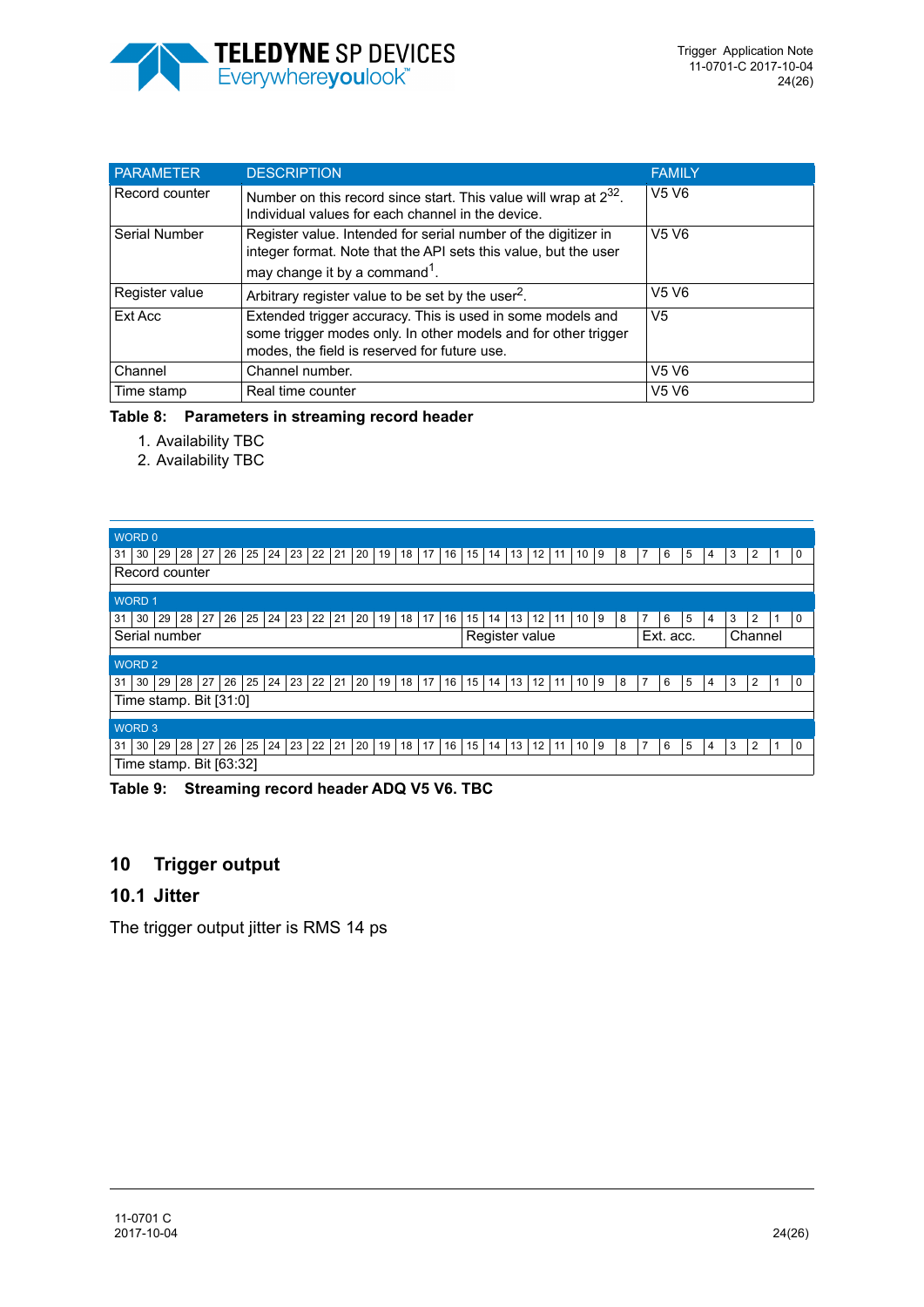![](_page_24_Picture_0.jpeg)

![](_page_24_Figure_2.jpeg)

**Figure 20: Trigger output jitter Figure 21:** Figure 21:

- 1. Use the clock reference output from boardA and connect it to clock reference input on boardB
- 2. Set boardA to internal clock reference.
- 3. Turn on clock reference output on boardA
- 4. Select external clock reference on boardB
- 5. Set boardA to external trigger
- 6. Set boardB to external trigger
- 7. Connect a cable from trigger out on boardA to trigger in on boardA and boardB. (The trigger out can drive 2 inputs)
- 8. Select trigger output configuration 0x01 (table 2) on boardA
- 9. To trigger the device, use the writeTrig() command